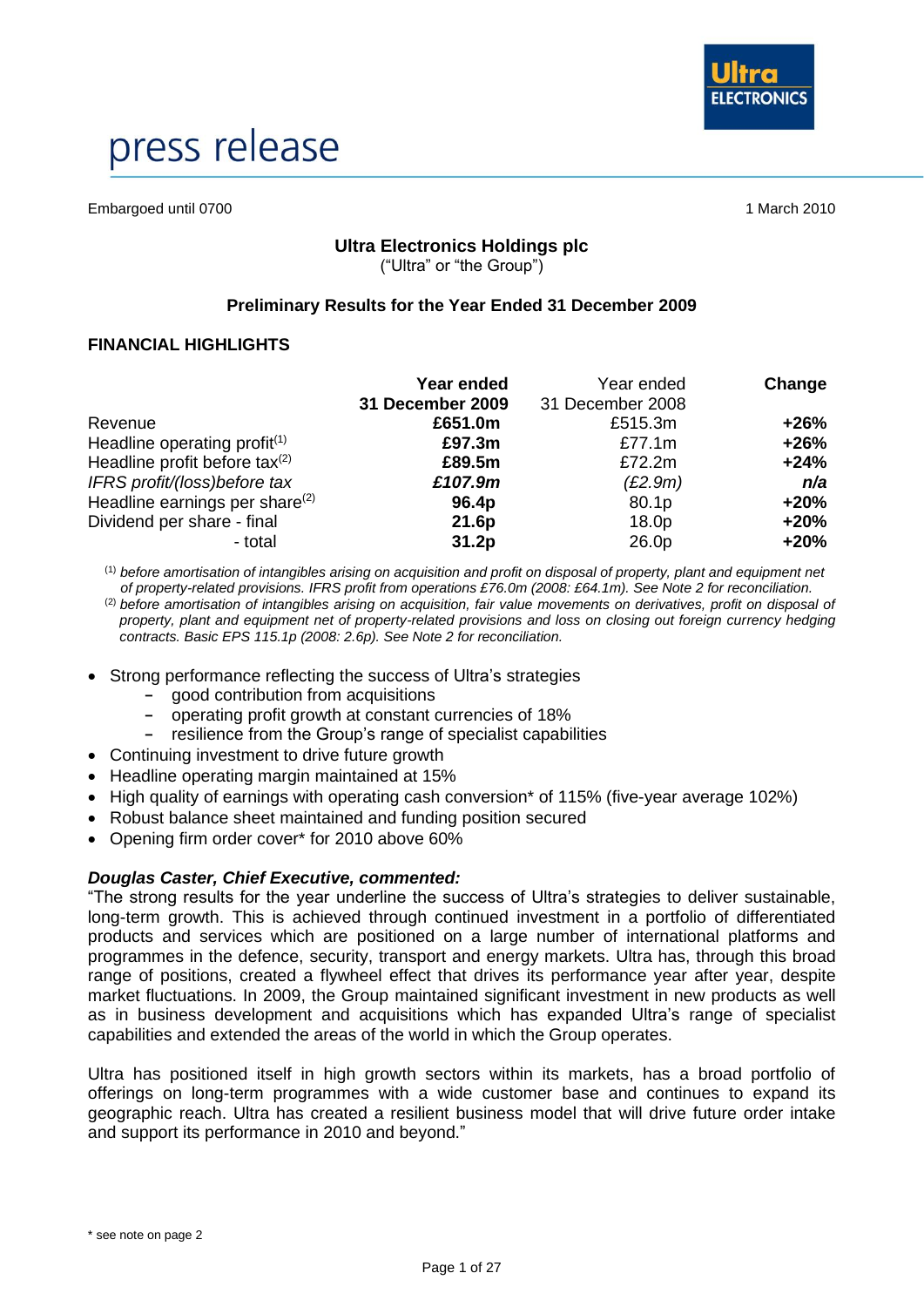#### **OVERVIEW**

The Group's performance in the year demonstrated the benefit of having a broad portfolio of niche activities. Ultra's strong revenue growth combined with a 15% headline operating margin drove the increase in headline operating profit in the year. Operating cash conversion\* was 115% in 2009, bringing the five-year average to 102% and extending Ultra's track record of strong cash generation.

#### **FINANCIAL RESULTS**

|                                          | Year ended       |    |                  | Year ended | Growth   |
|------------------------------------------|------------------|----|------------------|------------|----------|
|                                          | 31 December 2009 |    | 31 December 2008 |            |          |
|                                          |                  | £m |                  | £m         |          |
| <b>Order book</b>                        |                  |    |                  |            |          |
| - Aircraft & Vehicle Systems             | 203.1            |    | 214.9            |            | $-5.5%$  |
| - Information & Power Systems            | 218.2            |    | 173.3            |            | $+25.9%$ |
| - Tactical & Sonar Systems               | 340.5            |    | 395.3            |            | $-13.9%$ |
| <b>Total order book</b>                  | 761.8            |    |                  | 783.5      | $-2.8%$  |
|                                          |                  |    |                  |            |          |
| Revenue                                  |                  |    |                  |            |          |
| - Aircraft & Vehicle Systems             | 157.6            |    | 130.1            |            | $+21.1%$ |
| - Information & Power Systems            | 215.9            |    | 161.5            |            | $+33.7%$ |
| - Tactical & Sonar Systems               | 277.5            |    | 223.7            |            | $+24.1%$ |
| <b>Total revenue</b>                     | 651.0            |    |                  | 515.3      | $+26.3%$ |
|                                          |                  |    |                  |            |          |
| Organic revenue growth                   |                  |    |                  |            | $+15.5%$ |
|                                          |                  |    |                  |            |          |
| <b>Headline operating profit</b>         |                  |    |                  |            |          |
| - Aircraft & Vehicle Systems             | 20.9             |    | 19.7             |            | $+6.1%$  |
| - Information & Power Systems            | 25.3             |    | 22.2             |            | $+14.0%$ |
| - Tactical & Sonar Systems               | 51.1             |    | 35.2             |            | $+45.2%$ |
| <b>Total headline operating profit</b>   | 97.3             |    |                  | 77.1       | $+26.2%$ |
|                                          |                  |    |                  |            |          |
| Organic headline operating profit growth |                  |    |                  |            | $+17.3%$ |
| <b>Headline operating margin</b>         |                  |    |                  |            |          |
| - Aircraft & Vehicle Systems             | 13.3%            |    | 15.1%            |            |          |
| - Information & Power Systems            | 11.7%            |    | 13.7%            |            |          |
| - Tactical & Sonar Systems               | 18.4%            |    | 15.7%            |            |          |
| <b>Total headline operating margin</b>   | 15.0%            |    |                  | 15.0%      |          |
|                                          |                  |    |                  |            |          |
| Finance charges*                         | (7.8)            |    |                  | (4.9)      | +59.2%   |
|                                          |                  |    |                  |            |          |
| Headline profit before tax               | 89.5             |    |                  | 72.2       | $+24.0%$ |
|                                          |                  |    |                  |            |          |
| Operating cash flow*                     | 111.6            |    |                  | 79.0       |          |
| Cash conversion*                         | 115%             |    |                  | 102%       |          |
| Net debt* at year-end                    | 28.7             |    |                  | 63.9       |          |
| Bank interest cover                      | 19.7x            |    |                  | 19.0x      |          |
| Headline earnings per share              | 96.4p            |    |                  | 80.1p      | $+20.3%$ |

#### *Note*

*operating cash flow\* is cash generated by operations, less net capital expenditure, R&D and LTIP share purchases.*

*cash conversion\* is cash generated by operations, less net capital expenditure, R&D and LTIP share purchases as % of profit from operations before amortisation of intangibles arising on acquisition and profit on disposal of property, plant and equipment net of property-related provisions.*

*net debt\* comprises bank overdrafts and loans less cash and cash equivalents.*

*finance charges\* exclude gain on fair value movements on derivatives and loss on closing out foreign currency hedging contracts.*

*organic revenue growth\* is the annual rate of increase in revenue that was achieved, assuming that acquisitions made during the prior year were only included for the same proportion of the current year.*

*opening firm order cover (%)\* represents the firm orders due for delivery in the next twelve months trading compared to analysts' consensus revenue forecast for the same period*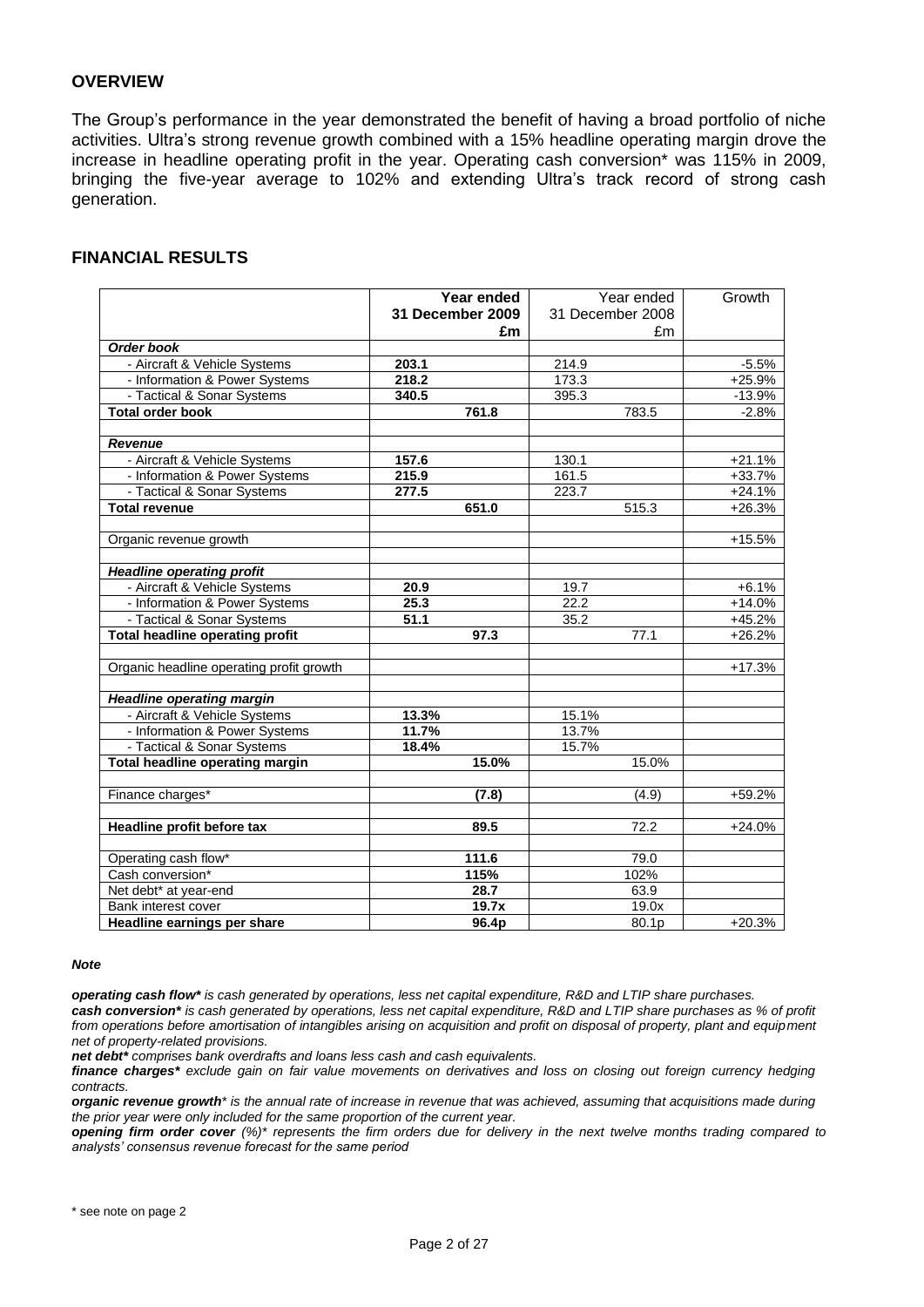Revenue was 26% higher at £651.0m (2008: £515.3m). At constant currencies growth was 17% of which acquisitions contributed 11%.

Headline operating profit increased 26% to £97.3m (2008: £77.1m). Growth at constant currencies was 18% of which 9% came from acquisitions. The headline operating margin was maintained at 15%.

In 2009 Ultra increased its charge for the development of new business and products by £2.0m to £35.1m (2008: £33.1m). Net financing charges, excluding fair value movement on derivatives and the loss on closing out surplus currency hedges, were £2.9m higher at £7.8m (2008: £4.9m) due to higher borrowings through the year as a result of acquisition spending and the £2.1m increase in pension finance charge to £2.9m (2008: £0.8m).

Headline profit before tax was £89.5m (2008: £72.2m), an increase of 24% and the Group's effective tax rate in the year was 26.5% (2008: 24.6%). This increase was primarily caused by the increase in the proportion of the Group's profits that are generated in North America where the marginal rate of taxation is higher for Ultra. This is likely to result in further increases in future years. As a consequence of the higher tax rate in 2009, the increase in headline earnings per share was 20% at 96.4p (2008: 80.1p).

Operating cash conversion\* was 115%. This is after capital expenditure and the capitalisation of certain development costs. The Group's customary focus on cash management has resulted in operating working capital growing more slowly than revenue during the year. There was also an increase in the level of payments in advance from customers on long-term contracts. In cash terms, Ultra made an investment in 2009 of £34.5m (2008: £32.5m) on the development of new products and business, of which £0.3m was capitalised (2008: £0.6m) as an intangible asset.

Reported profit before tax was £107.9m (2008: loss of £2.9m). Ultra's IFRS profit before tax reflected the combined effects of the elements detailed below:

| All £m                                                      | 2009   | 2008   |
|-------------------------------------------------------------|--------|--------|
| Headline profit before tax                                  | 89.5   | 72.2   |
| Amortisation of intangibles arising on acquisition          | (26.3) | (13.0) |
| Loss on closing out foreign currency hedging contracts      | (15.9) | nil    |
| Profit/(loss) on fair value movements on derivatives        | 55.6   | (62.1) |
| Profit on disposal of property, plant and equipment, net of | 5.0    | nil    |
| property-related provisions                                 |        |        |
| Reported profit/(loss) before tax                           | 107.9  | (2.9)  |

The Group's balance sheet remains strong, with net interest payable on borrowings covered around 20 times by headline operating profit. Net debt\* at the end of the year reduced to £28.7m compared to £63.9m at the end of 2008. This decrease of £35.2m was after a net cash expenditure on acquisitions in the year of £30.8m (2008: £78.8m) including the payment of deferred consideration in respect of acquisitions made in prior years. The strengthening of sterling against US and Canadian dollars at the year end reduced net debt by £5.8m.

During the year the Group negotiated with its banking syndicate the renewal of the major (£120m) part of its revolving £200m credit facility. This was completed in early 2010 and provides Ultra with a secure funding position. The amount drawn down against this facility was £70.8m (2008: £107.8m) at the year-end, of which £61.4m was denominated in US or Canadian dollars.

Ultra operates defined benefit pension schemes in the UK and Canada, all of which are closed to new entrants. The combined deficit on these schemes, net of deferred tax, increased to £55.8m in the year, £13.5m higher than at the end of 2008. The Board believes that the pension funding position remains sound.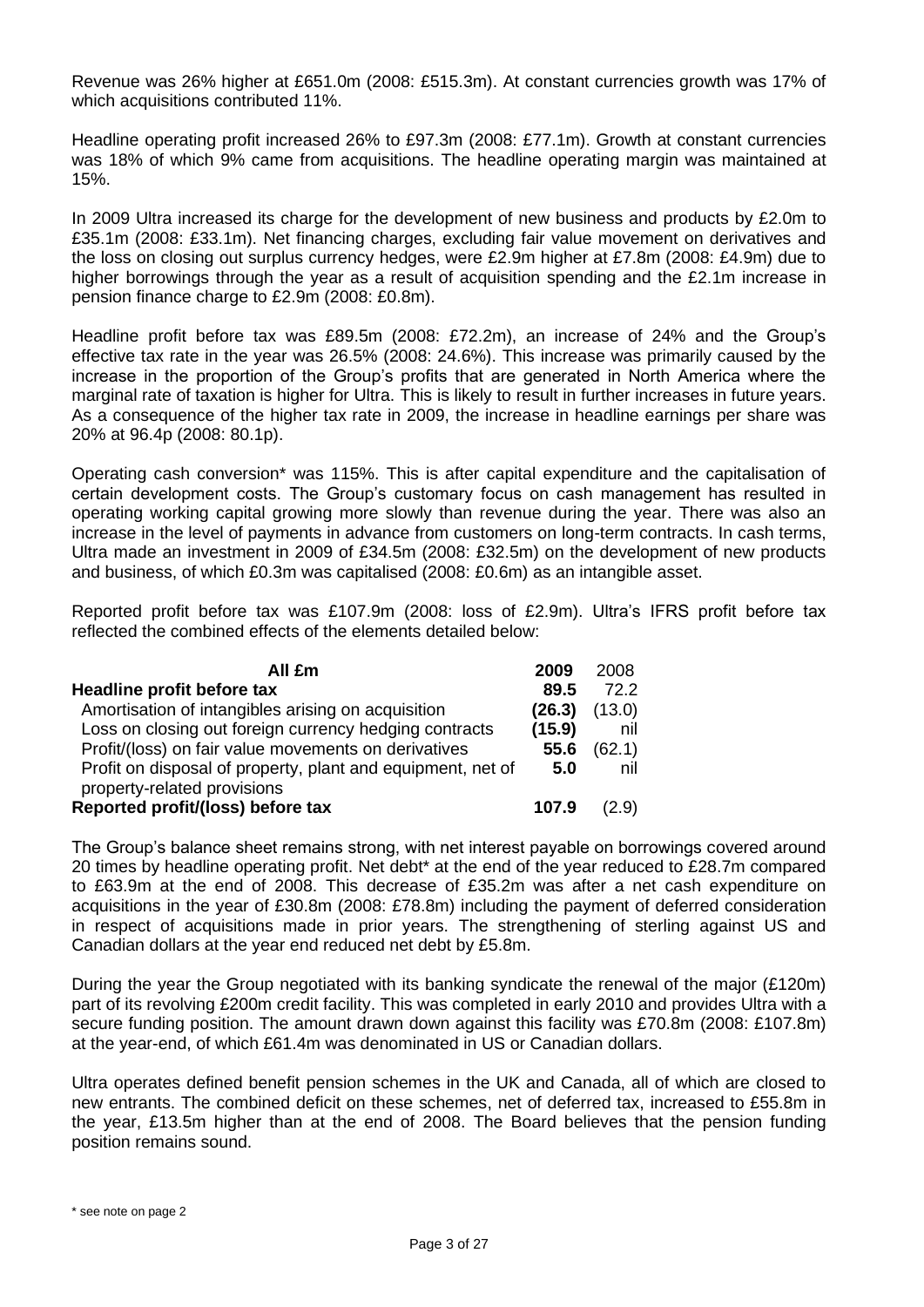The proposed final dividend is 21.6p, bringing the total dividend for the year to 31.2p (2008: 26.0p). This represents an annual increase of 20%, with the dividend being covered 3.1 times (2008: 3.1 times) by headline earnings per share. If approved, the dividend will be paid on 4 May 2010 to shareholders on the register on 9 April 2010.

The order book at the end of 2009 was £761.8m compared to £783.5m (£761.1m at constant currencies) at the end of 2008. As previously notified, there has been evidence of delays in the award of contracts in the UK as defence priorities are re-examined and this impacted the closing order book value. Ultra has firm positions on programmes that will drive strong order intake in 2010. Within the order book total, opening firm order cover\* for trading in 2010 has been maintained at its customary level of above 60%.

#### **INVESTING FOR GROWTH**

Ultra continued to invest to support its strategy to deliver long-term growth. Investments in the year were in new products and services, in new business development as well as in acquisitions.

In 2009 the Group continued to invest in the Boeing 787, Airbus A400M and Gulfstream G650 aircraft programmes which, having all achieved first flights, will contribute to growth in the medium and long term. The Group also invested in developing the next generation of battlespace communications equipment. Ultra's internal investment in the year to drive future growth totalled £35.1m, up from the 2008 total of £33.1m. Ultra reviews all such investments to ensure that there is a robust business case leading to an acceptable return for the Group in the medium term.

As planned, the rate of acquisition spending slowed from that experienced in 2008. The eight acquisitions made in 2008 have been successfully integrated into the Group. During 2009 Ultra made four acquisitions; Tisys SA in France and Avalon Systems Pty Ltd. in Australia together with Xerion Systems and Scytale Inc., both in the USA. They have enhanced the Group's portfolio of offerings and extended the Group's geographic reach. The initial cash consideration paid in the year for these acquisitions was £16.4m, financed using Ultra's existing facilities.

#### **BOARD CHANGES**

In the year Paul Dean joined the Group board as Group Finance Director and Sir Robert Walmsley replaced Andrew Walker as a non-executive director. Chris Bailey became Ultra's senior independent non-executive director. The intended succession plan has been announced in which Douglas Caster becomes Chairman in 2011 and Rakesh Sharma succeeds him as Chief executive.

#### **OPERATIONAL REVIEW**

#### **Aircraft & Vehicle Systems**

Revenue in Aircraft & Vehicle Systems increased by 21% to £157.6m compared to £130.1m in 2008 and headline operating profit increased by 6% to £20.9m (2008: £19.7m). There was a full-year contribution from Dascam, acquired in December 2008. The division's order book reduced during the year by 6% to £203.1m (2008: £214.9m) as multi-year aircraft equipment contracts for Eurofighter and A400M were traded.

The 21% growth of revenue in the year was driven by the Dascam contribution and by solid demand across the division's businesses for equipment and systems fitted to aircraft, both military and civil, and to armoured vehicles. There was a reduced level of activity in the division associated with creating high integrity software for aircraft systems, primarily associated with the Boeing 787 and F-35 Joint Strike Fighter aircraft programmes, and appropriate restructuring action was taken. Headline operating profit growth was lower at 6% reflecting the costs of restructuring noted above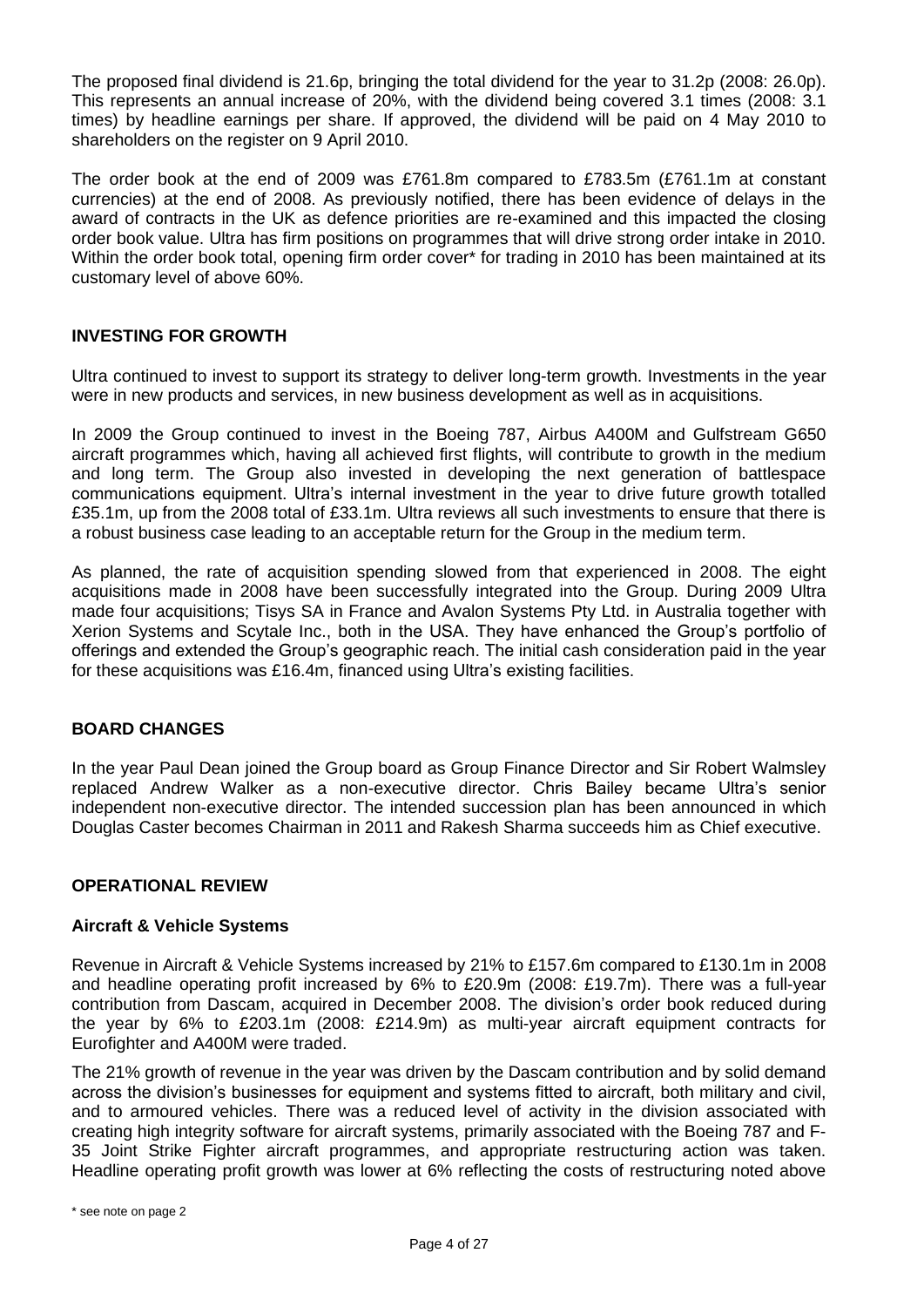and the dilutive effect of lower margin funded development activity in the sales mix. The headline operating margin was also suppressed by the increased charge against profit relating to investment in new aircraft systems.

Highlights of activities in the year that will underpin continuing growth included:

- first flights of the Boeing 787, Airbus A400M and Gulfstream G650 aircraft, on each of which Ultra has equipment that will move to the production phase
- a contract, with production options, for final development of the control electronics of the cannon specified for the British Army's upgraded Warrior and new FRES SV armoured vehicles
- progress through flight test of the F-35 Joint Strike Fighter for which Ultra will supply engine and lift fan ice protection systems and its HiPPAG pneumatic compressors for weapons release and missile cooling

#### **Information & Power Systems**

Revenue in Information & Power Systems grew by 34% to £215.9m compared to £161.5m in the previous year. Headline operating profit increased by 14% to £25.3m (2008: £22.2m). These results included full-year contributions from ProLogic, NSPI and Radmon, acquired in 2008, and a part-year contribution from Tisys. The second half performance from ProLogic operating under the Proxy Board that was put in place during the first half of 2009 reflected a sustainable and increasing level of customer demand. The order book at the end of the year had increased by 26% to £218.2m (2008: £173.3m).

Revenue and profit growth reflected strong demand for Ultra's specialist surveillance systems, both for air defence and for operating base protection, and for specialist power equipment for mass transit systems. Demand for airport IT systems recovered in the second half though profit was impacted by high bid costs in the period for substantial overseas opportunities.

Features of the division's performance in the year that will support continuing growth included:

- selection of the airborne version of Ultra's real-time command and control system for two upgrade programmes for the US Navy's P-3 aircraft
- the award of multi-year contracts to supply specialist, civil, nuclear-qualified sensors for use in China and the UK
- selection to undertake IT integration at Hangzhou and Kunming airports in China

#### **Tactical & Sonar Systems**

Revenue in Tactical & Sonar Systems increased by 24% to £277.5m (2008: £223.7m) and headline operating profit rose 45% to £51.1m (2008: £35.2m). These results included full-year contributions from AudioSoft and MISL, acquired in 2008, and part-year contributions from Xerion and Avalon. The closing order book was £340.5m (2008: £395.3m), a reduction of 14% in the year reflecting delays in contract placement in the UK and US.

Strong battlespace IT demand, especially from US and international customers for tactical radio systems, drove the revenue and profit performance in the year. The full-year contribution from MISL, acquired in 2008, was strengthened by the increase in volume of production deliveries of its unique communication equipment. Deliveries of Ultra's advanced anti-submarine warfare systems and equipment to domestic and international customers also made a good contribution to growth.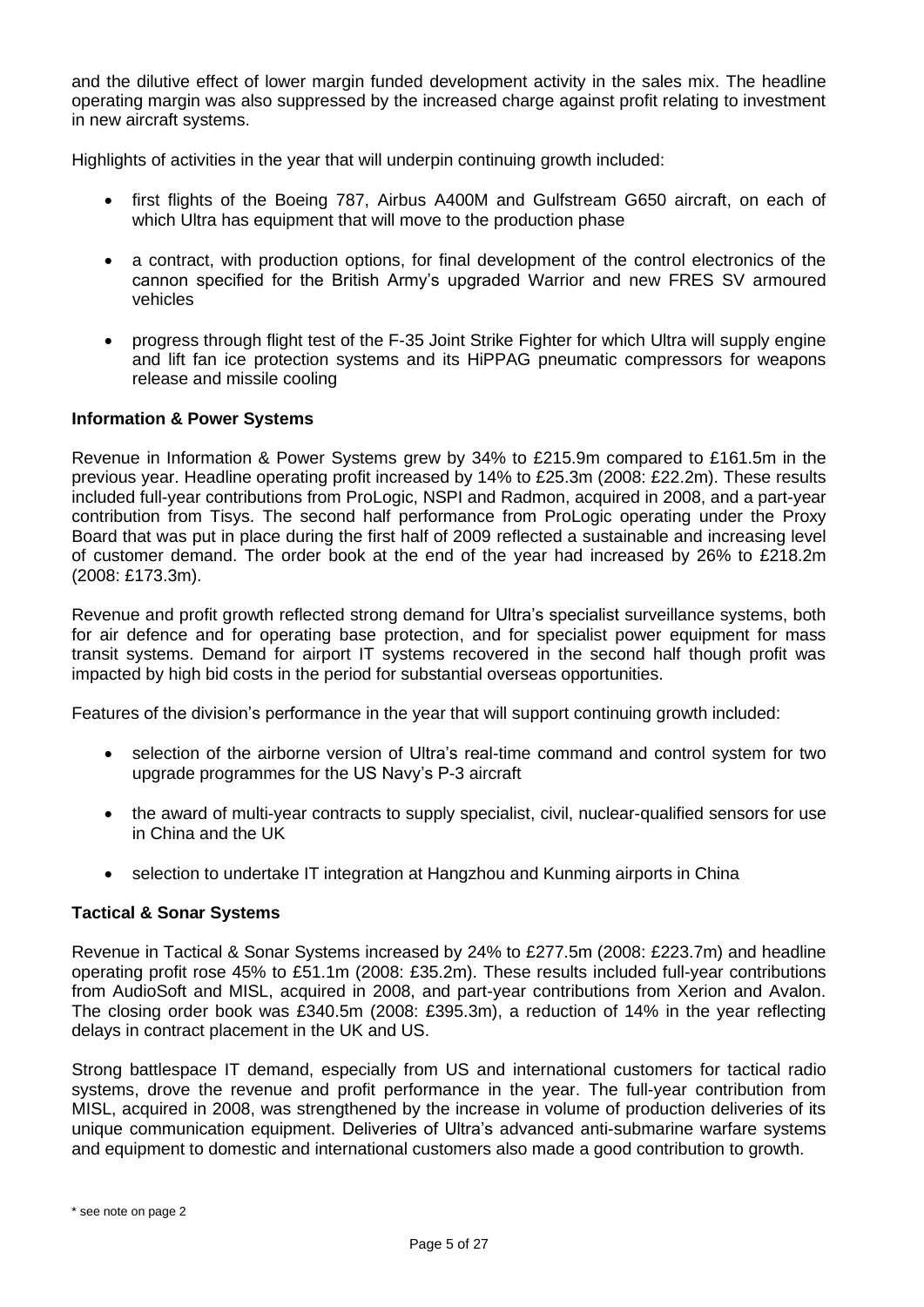Growth in future years will be underpinned as a result of the following developments in 2009:

- continuing strong US and international demand for the Group's enhanced line-of-sight tactical radios
- the award of a contract, with potentially significant production options, for risk reduction activities relating to new UK cryptographic equipment
- the application of Ultra's specialist underwater acoustic capability in advanced sensor and countermeasure systems in the US and UK

#### **MARKET CONDITIONS**

#### **Defence and security**

The level of international tension is not reducing and this results in continuing expenditure worldwide on defence and security. In Ultra's main markets, defence priorities are under review, as reflected in the recent Quadrennial Defense Review ('QDR') in the US and the forthcoming UK Strategic Defence Review. These highlight the significant competing pressures for funds that have caused recent contract delays. Nevertheless in the US the President's budget requests for the near to medium term are for the core defence budget to grow at about 3% per annum with substantial additional funds for continuing operations in Afghanistan and Iraq. The QDR reprioritises funds to improving information superiority, command and control, unmanned sensors and systems, communications and cyber-warfare, with the F-35 Joint Strike Fighter aircraft programme and a continuing submarine-based nuclear deterrent also indicated as high priorities. These are all areas where Ultra has strong market positions. In the UK it is likely that defence budgets will be squeezed. As a consequence fewer new platforms will be built so the military capability of existing platforms will have to be upgraded. This typically drives demand for advanced electronic solutions. Additionally, all modern armed forces rely on many forms of sophisticated electronic systems to achieve smart capability for precision targeting, information superiority as well as interoperability between coalition forces. As a result, an increasing proportion of defence and security budgets is being spent on electronics.

The Group's broad portfolio of specialist capabilities that contribute to smart electronic solutions positions it well to secure further work in the medium term to satisfy future operational requirements. The Group's independence allows it to work with all the major prime contractors on new platforms as well as upgrade programmes. Overall, budgets addressable by Ultra will remain sufficiently large to give the Group considerable headroom for further growth.

Elsewhere, in areas where Ultra has recently achieved market presence, such as Turkey, Australia and the Middle East, defence spending continues to rise in real terms.

#### **Transport**

In the transport sector, the fundamental driver of long-term growth is the increase in business and leisure travel, especially in those areas of the world with rapidly rising populations that have disposable income. This drives demand for civil aircraft, infrastructure investment in airports and in mass passenger transit systems - all areas where Ultra has a strong capability. In the short term there may be cuts in production rates at both Boeing and Airbus despite their long order books though the profit impact on Ultra of these reductions will not be material. Sales of equipment for the Boeing 787, when it enters airline service, will be additive to the Group's performance.

The long-term worldwide increase in air travel drives investment in infrastructure including airport IT systems. The Group continues to win new business around the world, reflecting the global nature of this market sector. Ground transport systems also require continuing investment in regions of high population density, a trend from which Ultra benefits.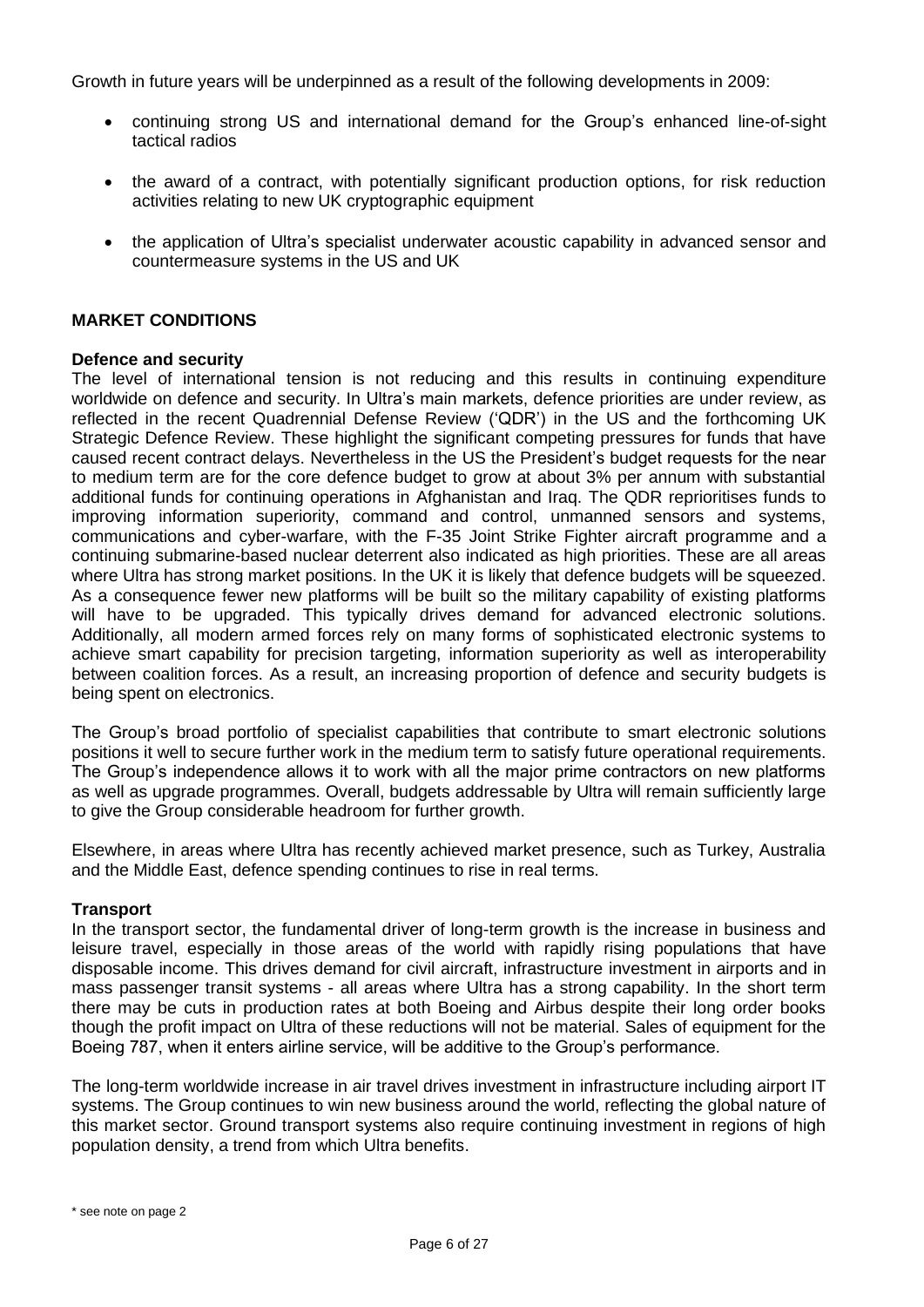#### **Energy**

Around the world the strategic need to have secure access to an increasing amount of energy from independent sources is driving a higher level of investment in civil nuclear power generation. This investment is in extending the life of existing plant as well as building new reactors. Ultra has niche capabilities in the supply of high integrity control systems and the associated specialist sensors and is therefore well placed to benefit as the market opportunity develops.

#### **RISKS AND UNCERTAINTIES**

The directors do not consider that the principal risks and uncertainties have changed since the publication of the Group's annual report for 2008. An explanation of the risks detailed below, and the robust business strategies that Ultra uses to manage and mitigate those risks and uncertainties, can be found on pages 19 to 21 of the 2008 annual report which is available for download at [www.ultra-electronics.com.](file:///C:/Documents%20and%20Settings/Documents%20and%20Settings/TrumperC/Local%20Settings/Temporary%20Internet%20Files/OLK62/www.ultra-electronics.com)

About three-quarters of Ultra's revenue is from the defence sector and there will be continuing pressure on defence budgets. Current projections are, however, that baseline budgets, excluding supplemental funds for continuing operations, will continue to grow in the US, Ultra's main market. The overall size of defence budgets relative to the Group's revenue ensures that sufficient headroom exists to support Ultra's continuing growth.

There is a risk of programme delays or cancellations but this has historically always been a feature of the Group's markets. However, no single programme represents more than 5% of Ultra's revenue in any year. The cancellation or curtailment of any single programme is therefore unlikely to have a significant impact on the Group.

Movements in foreign currency exchange rates result in both transaction and translation effects on the Group's results. Ultra's projected net transaction exposure is mitigated by the use of forward hedging contracts. By their nature, currency translation risks cannot be mitigated.

#### **CONFIRMATION OF GOING CONCERN**

The directors have considered the guidance issued by the Financial Reporting Council in October 2009 and hereby confirm that the Group continues to adopt the 'going concern' basis in preparing its accounts.

The Board has made appropriate enquiries to support this view. Salient points taken into consideration were:

- the Group's track record of delivering high quality profits growth
- that Ultra's banking facilities have been renewed
- Ultra's positions in high growth sectors of its markets
- the long-term nature of Ultra's markets and contracts
- that the Group started 2010 with over 60% firm order cover for analysts' consensus revenue forecast for the year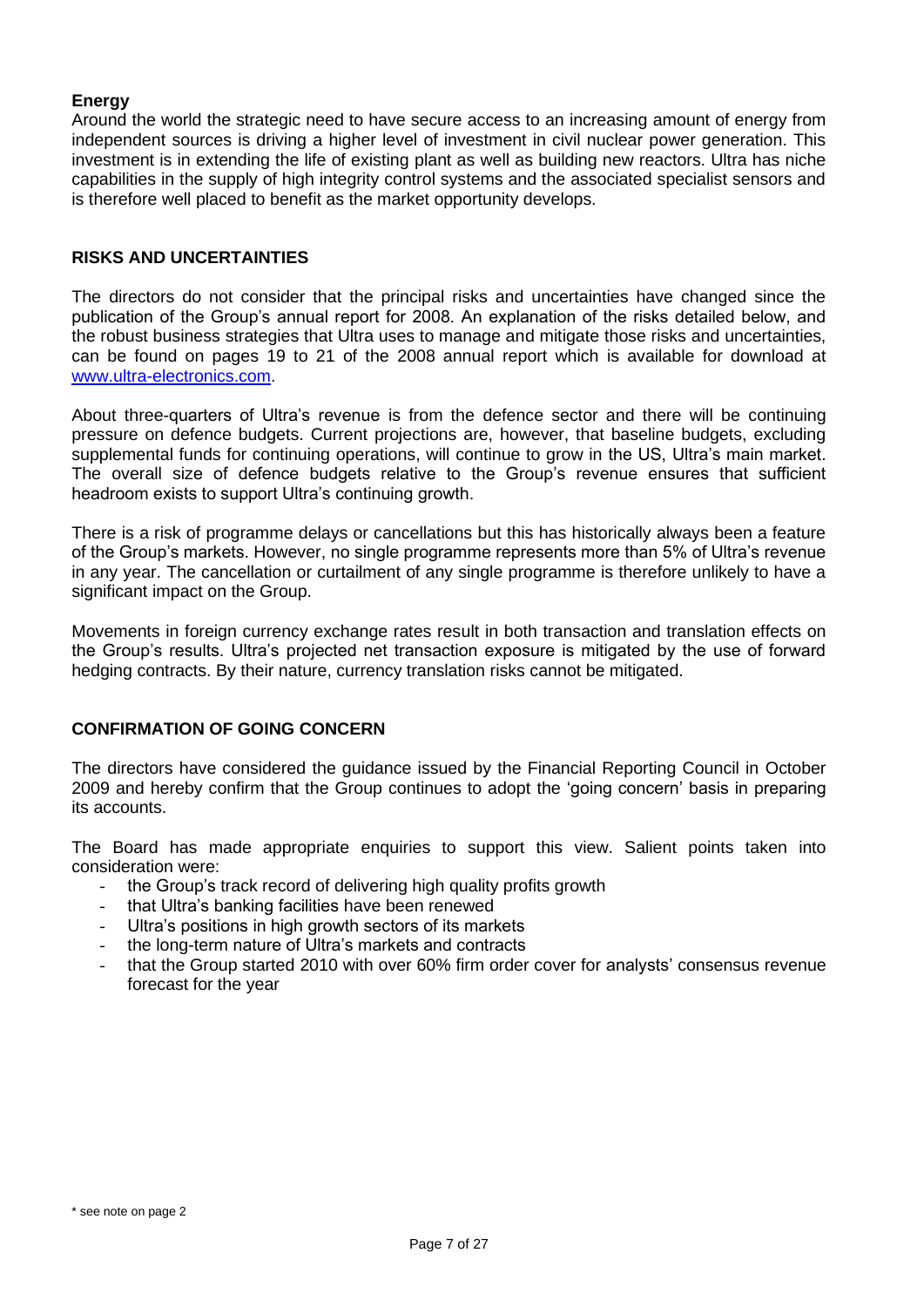# **PROSPECTS**

The Group continues to benefit from its long track record of making successful investments, both internally and in acquisitions. These have continually re-positioned the Group in high growth market sectors and broadened Ultra's range of specialist capability areas. This has resulted in an expanded portfolio of differentiated offerings that are positioned on an increasing list of international platforms and programmes. This spread of activity drives revenue and profits growth while mitigating risk and providing resilience to the Group's overall financial performance. Ultra is positioned at all levels in the supply chain and has a broad customer base that includes governments and most of the world's major defence and aerospace prime contractors. The Group continues to extend its range of systems, equipment, product and services to meet customers' emerging requirements. In addition, Ultra has continued to increase the list of countries in which it does business.

Following successful negotiations with its banks, Ultra has the facilities in place to allow more businesses to be acquired to broaden the Group's portfolio still further. Ultra continues to pursue high quality businesses that can be acquired at reasonable prices and to which ownership by the Group would add value.

Ultra's overall order book at the year-end was valued at £762m. Within this, firm order cover for the next twelve months' trading has been maintained at its traditional level of over 60%, thereby giving good visibility of future earnings.

Ultra has positioned itself in high growth sectors within its markets, has a broad portfolio of offerings on long-term programmes with a wide customer base and continues to expand its geographic reach. This has created a resilient business model that supports Ultra's future performance. These factors give the Board confidence in the continuing progress of the Group.

- End -

#### **Enquiries:**

Douglas Caster, Chief Executive<br>
Paul Dean, Group Finance Director<br>
information@ultra-electronics.com Paul Dean, Group Finance Director

Susan Ellis, Senior Communications Adviser 07836 522722

James White

**Ultra Electronics Holdings plc** 020 8813 4321

**Hogarth** 020 7357 9477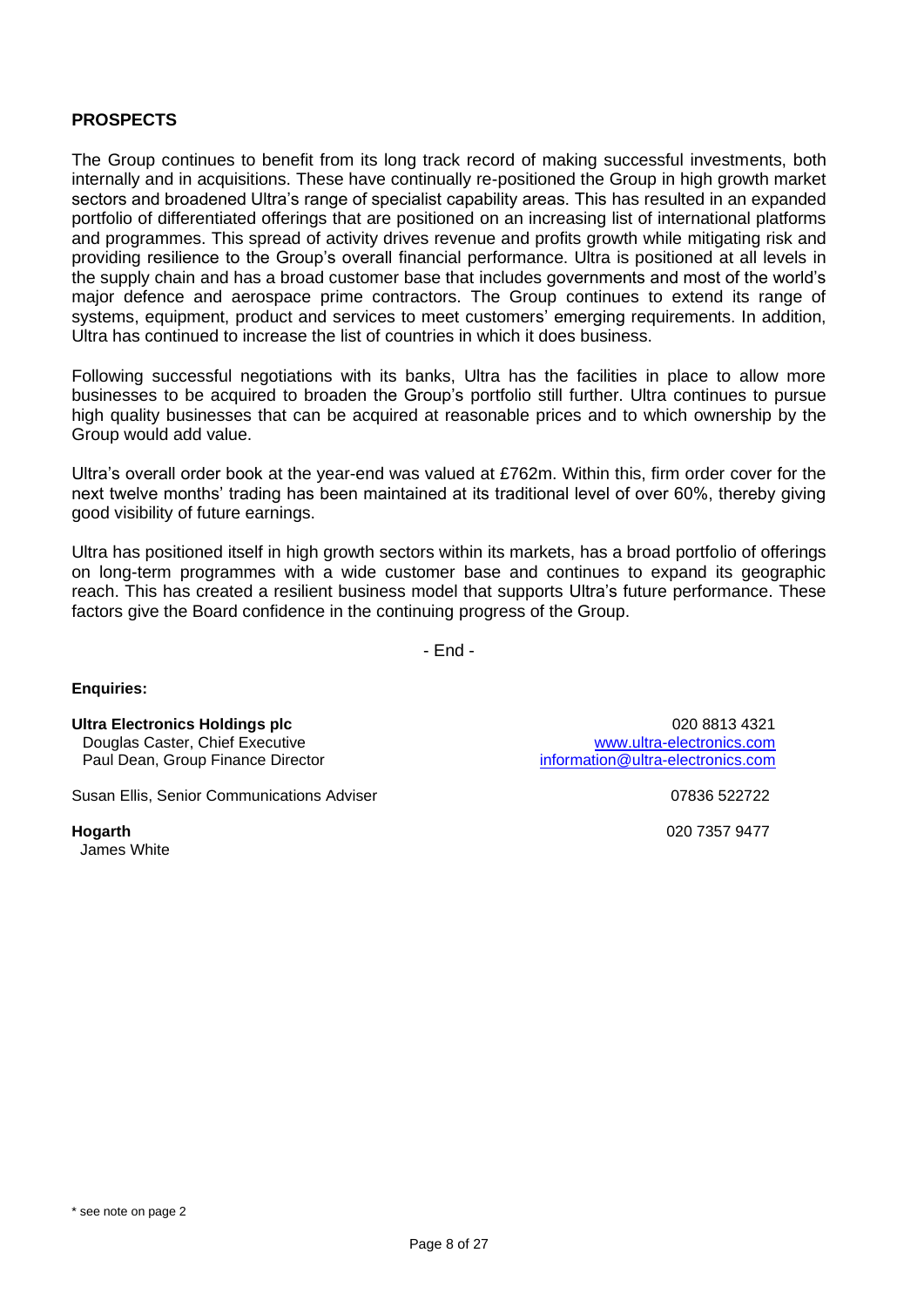#### *NATURE OF ANNOUNCEMENT*

*This preliminary announcement of Ultra's audited results for the year ended 31 December 2009 does not serve as the dissemination announcement as required by Rule 6.3 of the Disclosure and Transparency Rules ('DTR'). A separate dissemination announcement will be made when the annual financial reports are made public in accordance with DTR requirements.*

*This preliminary announcement has been prepared solely to provide additional information to enable shareholders to assess Ultra's strategies and the potential for those strategies to be fulfilled. It should not be relied upon by any other party or for any other purpose. This preliminary announcement contains certain forward-looking statements. Such statements are made by the directors in good faith based on the information available to them at the time of their approval of this report, and they should be treated with caution due to the inherent uncertainties underlying such forward-looking information. This preliminary announcement has been prepared for the Group as a whole and therefore gives greatest emphasis to those matters which are significant to Ultra when viewed as a complete entity.*

#### **Further information about Ultra:**

**Ultra Electronics** is an internationally successful defence and aerospace company with a long, consistent track record of development and growth. Ultra businesses constantly innovate to create solutions to customer requirements that are different from and better than those of the Group's competitors. The Group has over one hundred distinct market or technology niches within its twenty four businesses. The diversity of niches enables Ultra to contribute to a large number of defence, aerospace and civil platforms and programmes and provides resilience to the Group's financial performance. Ultra has world-leading positions in many of its niches and, as an independent, non-threatening partner, is able to support all of the main prime contractors with specialist capabilities and solutions. As a result of such positioning, Ultra's systems, equipment or services are often mission-critical to the successful operation of the platform to which they contribute. In turn, this mission-criticality secures Ultra's positions for the long term which underpin the superior financial performance of the Group.

Ultra offers support to its customers through the design, delivery and support phases of a programme. Ultra businesses have a high degree of operational autonomy where the local management teams are empowered to devise and implement competitive strategies that reflect their expertise in their specific niches. The Group has a small head office and executive team that provide to the individual businesses the same agile, responsive support that they provide to customers as well as formulating Ultra's overarching, corporate strategy.

Across the Group's three divisions, the major market sectors in which Ultra operates are:

• **battlespace IT**, summarised as being the systems and equipment that allows coalition commanders to have an integrated, real-time picture of the disposition of friendly and enemy forces that is better than the one available to the enemy. This information superiority underpins rapid decision making which, together with effective command, control and communications, translates into military superiority. The use of battlespace IT is fundamental to the implementation of the military doctrines of 'network-centric warfare' or 'network-enabled capability' that are seen as transformational in the capability to win future battles. Expenditure on battlespace IT equipment therefore continues to represent an increasing share of the total defence budget in the main markets in which Ultra operates.

• **sonar systems**, expanding Ultra's traditional world-leading airborne anti-submarine warfare capability into broader activities in the underwater battlespace. These include integrated ship and submarine sonar systems, persistent seabeddeployed sensor arrays, torpedo defence and sea mine disposal systems. The fact that over forty countries have, between them, more than four hundred highly capable, stealthy submarines is continuing to focus expenditure in this sector.

• **civil and military aircraft equipment**, Ultra provides specialist sub-systems and equipment for military and civil aircraft. The main military aircraft programmes on which Ultra equipment is fitted continue to have political support, underpinned by consistent financial commitment. For civil aircraft, record order intake performance by all major aircraft manufacturers underpins increasing build rates for the medium term.

• **specialist defence equipment**, including power conversion and signature systems for naval ships and submarines. Ultra's specialist capability in high integrity controls for submarine nuclear reactors is included in this sector, for which there is continuing commitment to new platforms and the upgrade of existing boats. Ultra also supplies advanced subsystems for modern armoured vehicles including those for electrical power management, indirect vision and weapon control. The need for increased mobility and force protection is driving a number of large military vehicle procurements in Ultra's main markets.

• **specialist civil systems and equipment**, including Ultra's advanced airport IT solutions. Airline passenger growth around the world is driving continuing expansion and upgrade of airport infrastructure. Ultra supplies trackside power equipment for rail transit systems, for which demand continues to be driven by the need to expand and upgrade rail networks. The UK market for nuclear power generation is expanding and Ultra's offering derived from its equivalent military capability is well positioned to benefit.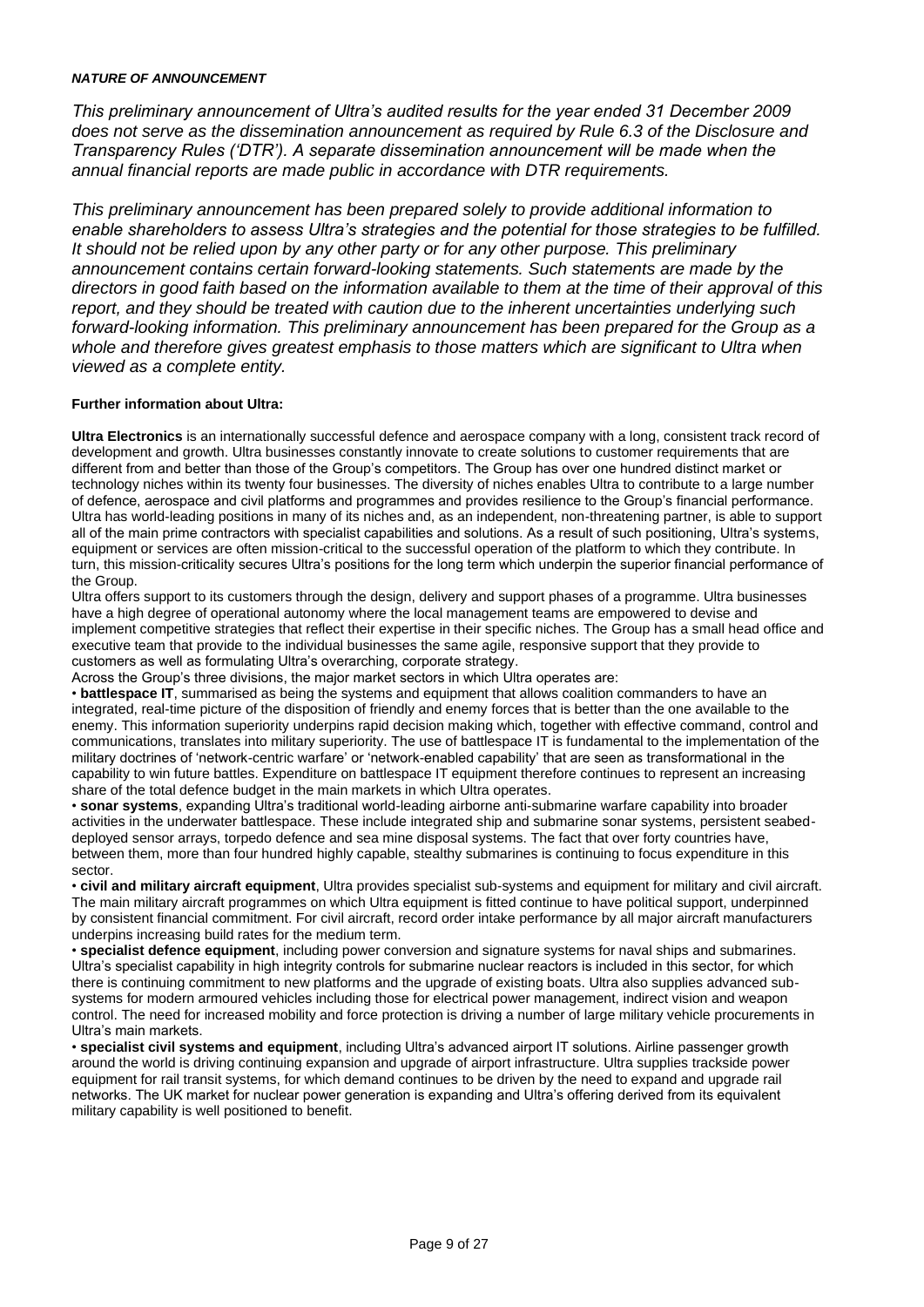#### **Ultra Electronics Holdings plc**

# Preliminary Results for the Year Ended 31 December 2009

Consolidated Income Statement

|                                                                                                                                                                                                 | <b>Note</b>                    | 2009<br>£'000                   | 2008<br>£'000                   |
|-------------------------------------------------------------------------------------------------------------------------------------------------------------------------------------------------|--------------------------------|---------------------------------|---------------------------------|
| <b>Continuing operations</b><br>Revenue<br>Cost of sales                                                                                                                                        | 1                              | 651,036<br>(462,524)<br>188,512 | 515,271<br>(373, 100)           |
| <b>Gross profit</b>                                                                                                                                                                             |                                |                                 | 142,171                         |
| Other operating income<br><b>Distribution costs</b><br>Administrative expenses                                                                                                                  |                                | 5,112<br>(1,038)<br>(109, 527)  | 3,444<br>(1,050)<br>(77, 345)   |
| Other operating expenses                                                                                                                                                                        |                                | (7, 023)                        | (3, 146)                        |
| <b>Profit from operations</b>                                                                                                                                                                   |                                | 76,036                          | 64,074                          |
| Headline operating profit<br>Amortisation of intangibles arising on acquisition<br>Profit on disposal of property, plant and equipment                                                          | $\overline{2}$                 | 97,330<br>(26, 303)             | 77,091<br>(13, 017)             |
| net of property-related provisions                                                                                                                                                              |                                | 5,009                           |                                 |
| <b>Profit from operations</b>                                                                                                                                                                   |                                | 76,036                          | 64,074                          |
| Investment revenue<br>Finance costs                                                                                                                                                             | $\ensuremath{\mathsf{3}}$<br>4 | 56,212<br>(24, 350)             | 1,229<br>(68, 191)              |
| Profit/(loss) before tax                                                                                                                                                                        | 1                              | 107,898                         | (2,888)                         |
| Headline profit before tax<br>Amortisation of intangibles arising on acquisition<br>Profit/(loss) on fair value movements on derivatives<br>Profit on disposal of property, plant and equipment | $\overline{2}$                 | 89,486<br>(26, 303)<br>55,630   | 72,198<br>(13, 017)<br>(62,069) |
| net of property-related provisions<br>Loss on closing out foreign currency hedging<br>contracts                                                                                                 |                                | 5,009<br>(15, 924)              |                                 |
| Profit/(loss) before tax                                                                                                                                                                        |                                | 107,898                         | (2,888)                         |
| Tax                                                                                                                                                                                             | 5                              | (29, 418)                       | 4,645                           |
| Profit for the year from continuing operations<br>attributable to equity holders of the parent                                                                                                  |                                | 78,480                          | 1,757                           |
| Earnings per ordinary share (pence)<br>From continuing operations                                                                                                                               |                                |                                 |                                 |
| - basic                                                                                                                                                                                         | $\overline{7}$                 | 115.1                           | 2.6                             |
| - diluted                                                                                                                                                                                       | $\overline{7}$                 | 114.8                           | 2.6                             |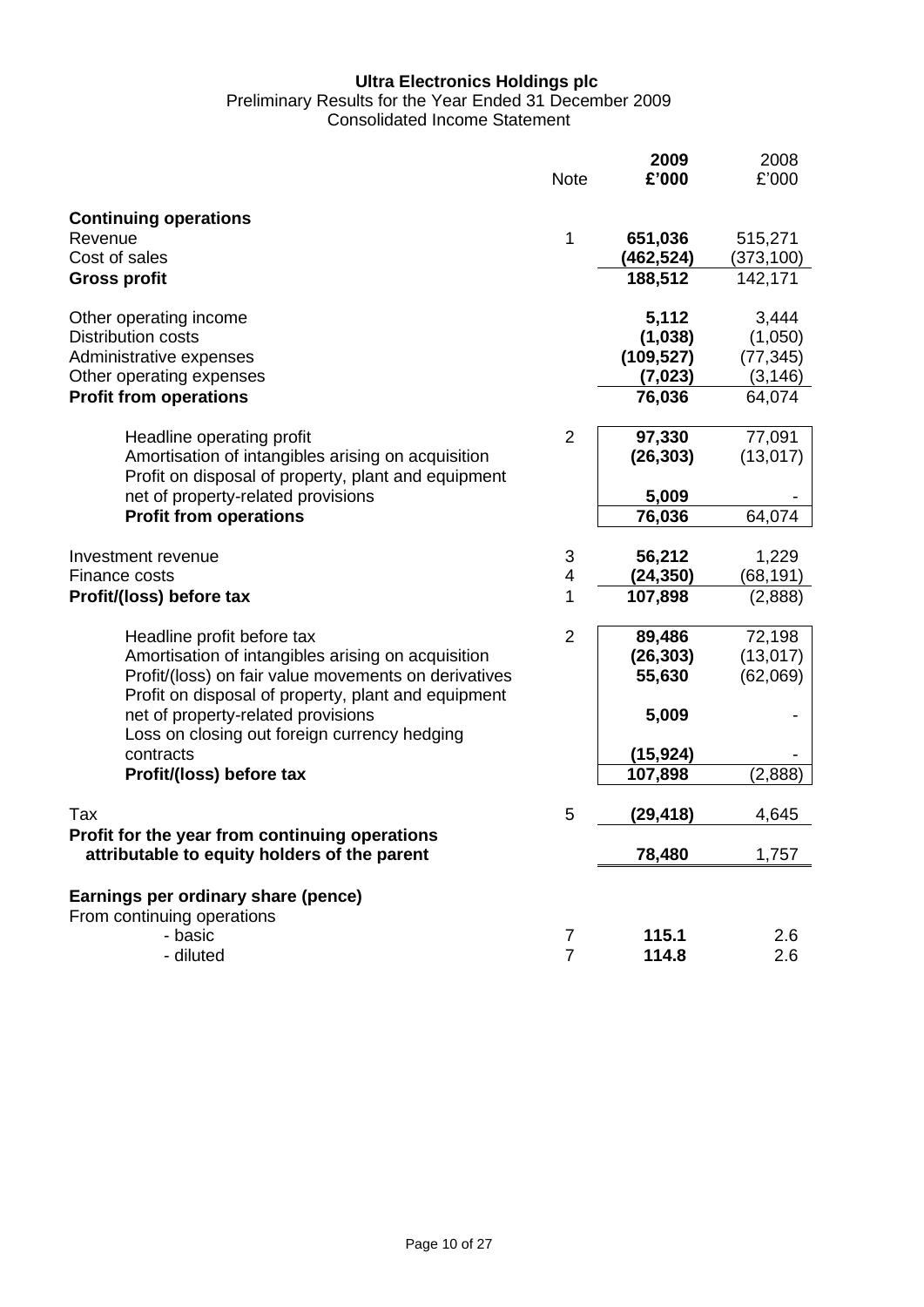#### **Ultra Electronics Holdings plc**

Preliminary Results for the Year Ended 31 December 2009 Consolidated Statement of Comprehensive Income

|                                                                                                                                                                                                                                                                                                                                                  | 2009<br>£'000                                                          | 2008<br>£'000                                                         |
|--------------------------------------------------------------------------------------------------------------------------------------------------------------------------------------------------------------------------------------------------------------------------------------------------------------------------------------------------|------------------------------------------------------------------------|-----------------------------------------------------------------------|
| Profit for the year                                                                                                                                                                                                                                                                                                                              | 78,480                                                                 | 1,757                                                                 |
| Exchange differences on translation of foreign operations<br>Gain/(loss) on net investment hedges<br>Actuarial losses on defined benefit pension schemes<br>Loss on cash flow hedges<br>Transfer from profit and loss on cash flow hedges<br>Tax relating to components of other comprehensive income<br>Other comprehensive income for the year | (18, 810)<br>7,128<br>(16, 706)<br>(116)<br>1,759<br>2,728<br>(24,017) | 46,711<br>(17, 814)<br>(17, 625)<br>(4,612)<br>195<br>6,749<br>13,604 |
| Total comprehensive income for the year                                                                                                                                                                                                                                                                                                          | 54,463                                                                 | 15,361                                                                |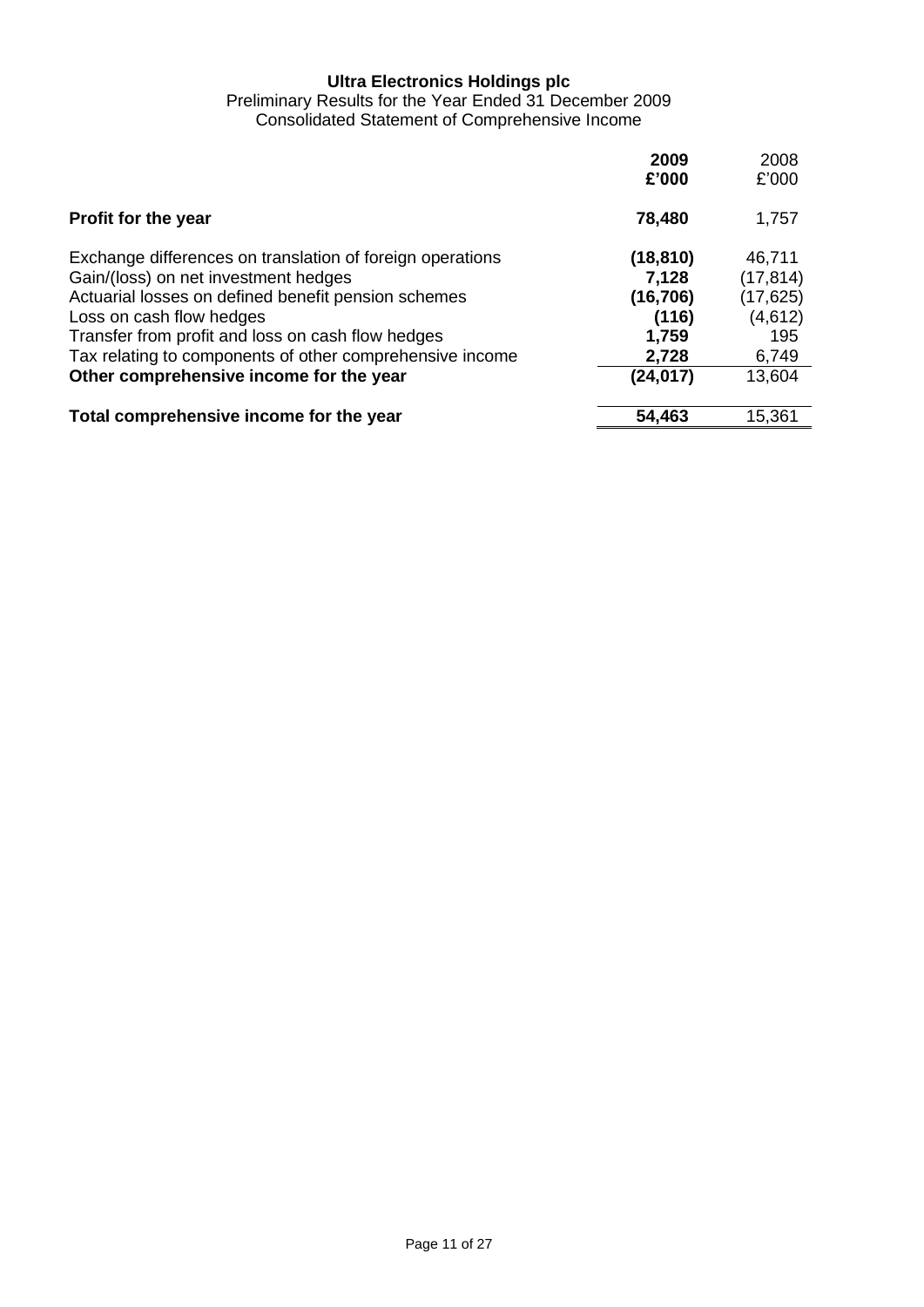#### **Ultra Electronics Holdings plc** Preliminary Results for the Year Ended 31 December 2009 Consolidated Balance Sheet

|                                                                                                                                                                               | <b>Note</b> | 2009<br>£'000                                            | 2008<br>£'000                                            |
|-------------------------------------------------------------------------------------------------------------------------------------------------------------------------------|-------------|----------------------------------------------------------|----------------------------------------------------------|
| <b>Non-current assets</b><br>Intangible assets<br>Property, plant and equipment<br>Interest in associate<br>Deferred tax assets<br>Derivative financial instruments           |             | 301,848<br>36,644<br>1,107<br>18,159<br>4,908<br>362,666 | 325,683<br>34,916<br>2,120<br>28,650<br>1,257<br>392,626 |
| <b>Current assets</b>                                                                                                                                                         |             |                                                          |                                                          |
| Inventories<br>Trade and other receivables<br>Cash and cash equivalents<br>Derivative financial instruments<br>Assets held for sale                                           | 8<br>9      | 50,612<br>122,442<br>41,809<br>994                       | 52,826<br>117,406<br>43,385<br>6,998<br>828              |
| <b>Total assets</b>                                                                                                                                                           |             | 215,857<br>578,523                                       | 221,443<br>614,069                                       |
|                                                                                                                                                                               |             |                                                          |                                                          |
| <b>Current liabilities</b><br>Trade and other payables<br><b>Tax liabilities</b><br>Derivative financial instruments<br>Obligations under finance leases<br><b>Bank loans</b> | 10          | (169, 553)<br>(9,020)<br>(9, 164)<br>(5)<br>(70, 489)    | (171, 159)<br>(5,055)<br>(38, 934)<br>(105)              |
| Short-term provisions                                                                                                                                                         | 11          | (15,591)<br>(273,822)                                    | (17, 224)<br>(232, 477)                                  |
| <b>Non-current liabilities</b><br>Retirement benefit obligations                                                                                                              | 12<br>10    | (77,497)<br>(18, 023)                                    | (58, 761)<br>(21, 864)                                   |
| Other payables<br>Deferred tax liabilities<br>Derivative financial instruments<br>Obligations under finance leases                                                            |             | (14, 721)<br>(4,071)                                     | (13, 654)<br>(33, 927)<br>(5)                            |
| <b>Bank loans</b><br>Long-term provisions                                                                                                                                     | 11          | (6,923)                                                  | (107, 214)<br>(2,098)                                    |
|                                                                                                                                                                               |             | (121, 235)                                               | (237, 523)                                               |
| <b>Total liabilities</b>                                                                                                                                                      |             | (395,057)                                                | (470,000)                                                |
| <b>Net assets</b>                                                                                                                                                             |             | 183,466                                                  | 144,069                                                  |
| <b>Equity</b>                                                                                                                                                                 |             |                                                          |                                                          |
| Share capital<br>Share premium account<br>Own shares<br>Hedging and translation reserve<br>Retained earnings                                                                  |             | 3,420<br>38,313<br>(1, 450)<br>9,452<br>133,731          | 3,407<br>36,427<br>(1, 974)<br>22,615<br>83,594          |
| <b>Total equity</b>                                                                                                                                                           |             | 183,466                                                  | 144,069                                                  |
|                                                                                                                                                                               |             |                                                          |                                                          |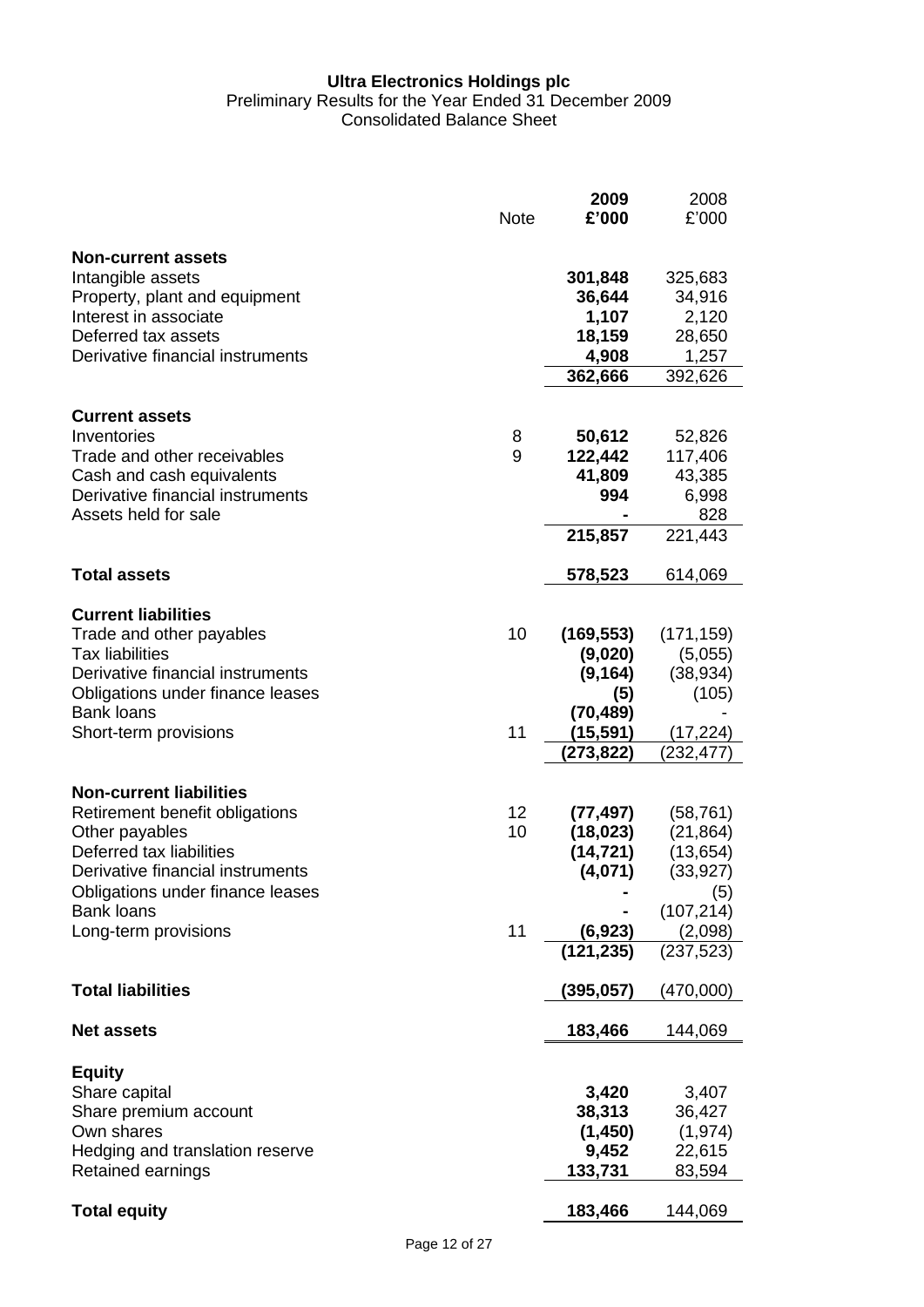# **Ultra Electronics Holdings plc**

#### Preliminary Results for the Year Ended 31 December 2009 Consolidated Cash Flow Statement

|                                                                                            | <b>Note</b> | 2009<br>£'000      | 2008<br>£'000      |
|--------------------------------------------------------------------------------------------|-------------|--------------------|--------------------|
| Net cash flow from operating activities                                                    | 13          | 102,056            | 69,102             |
| <b>Investing activities</b>                                                                |             |                    |                    |
| Interest received                                                                          |             | 582<br>(10, 042)   | 1,229<br>(14, 198) |
| Purchase of property, plant and equipment<br>Proceeds from disposal of property, plant and |             |                    |                    |
| equipment                                                                                  |             | 3,062              | 1,231              |
| Expenditure on product development and other                                               |             |                    |                    |
| intangibles                                                                                |             | (2, 352)           | (1,941)            |
| Acquisition of subsidiary undertakings                                                     |             | (31, 601)          | (83, 845)          |
| Net cash acquired with subsidiary undertakings                                             |             | 843                | 5,007              |
| Net cash used in investing activities                                                      |             | (39, 508)          | (92, 517)          |
|                                                                                            |             |                    |                    |
| <b>Financing activities</b>                                                                |             |                    |                    |
| Issue of share capital                                                                     |             | 1,899              | 1,379              |
| Purchase of Long-Term Incentive Plan shares                                                |             |                    | (674)              |
| Dividends paid                                                                             |             | (18, 749)          | (15, 225)          |
| Loan syndication costs                                                                     |             |                    | (527)              |
| (Decrease)/increase in borrowings<br>Repayment of obligations under finance leases         |             | (29, 051)<br>(104) | 48,568<br>(81)     |
| New finance leases                                                                         |             |                    | 114                |
| Loss on closing out foreign currency hedging                                               |             |                    |                    |
| contracts                                                                                  |             | (15, 924)          |                    |
| Net cash (used in)/from financing activities                                               |             | (61,929)           | 33,554             |
|                                                                                            |             |                    |                    |
| Net increase in cash and cash equivalents                                                  |             | 619                | 10,139             |
| Cash and cash equivalents at beginning of year                                             |             | 43,385             | 27,419             |
| Effect of foreign exchange rate changes                                                    |             | (2, 195)           | 5,827              |
| Cash and cash equivalents at end of year                                                   |             | 41,809             | 43,385             |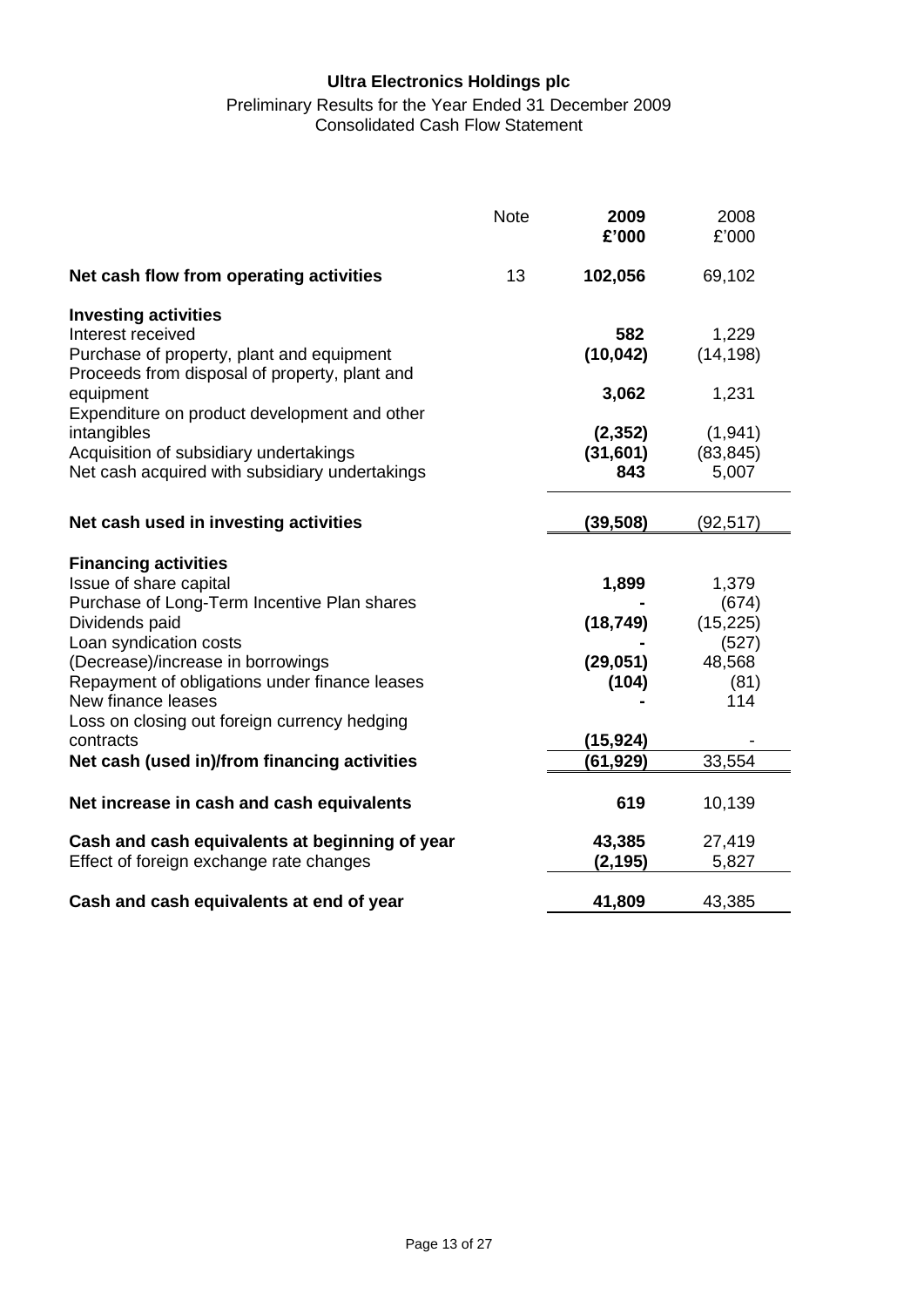# **Ultra Electronics Holdings plc**

Preliminary Results for the Year Ended 31 December 2009 Consolidated Statement of Changes in Equity

|                                                  | Equity attributable to equity holders of the parent |                                             |                                              |                                                       |                                      |                              |
|--------------------------------------------------|-----------------------------------------------------|---------------------------------------------|----------------------------------------------|-------------------------------------------------------|--------------------------------------|------------------------------|
|                                                  | <b>Share</b><br>capital<br>£'000                    | <b>Share</b><br>premium<br>account<br>£'000 | <b>Reserve</b><br>for own<br>shares<br>£'000 | <b>Hedging and</b><br>translation<br>reserve<br>£'000 | <b>Retained</b><br>earnings<br>£'000 | <b>Total equity</b><br>£'000 |
| <b>Balance at 1 January 2009</b>                 | 3,407                                               | 36,427                                      | (1, 974)                                     | 22,615                                                | 83,594                               | 144,069                      |
| Profit for the year                              |                                                     |                                             |                                              |                                                       | 78,480                               | 78,480                       |
| Other comprehensive income for the year          |                                                     |                                             |                                              | (13, 163)                                             | (10, 854)                            | (24, 017)                    |
| Total comprehensive income for the year          |                                                     | $\blacksquare$                              |                                              | (13, 163)                                             | 67,626                               | 54,463                       |
| Disposal of own shares                           |                                                     |                                             | 524                                          |                                                       | (524)                                |                              |
| Equity settled employee share schemes            | 13                                                  | 1,886                                       |                                              |                                                       | 1,490                                | 3,389                        |
| Dividend to shareholders                         |                                                     |                                             |                                              |                                                       | (18, 749)                            | (18, 749)                    |
| Deferred tax on share-based payment transactions |                                                     |                                             |                                              |                                                       | 294                                  | 294                          |
| <b>Balance at 31 December 2009</b>               | 3,420                                               | 38,313                                      | (1, 450)                                     | 9,452                                                 | 133,731                              | 183,466                      |
| <b>Balance at 1 January 2008</b>                 | 3,394                                               | 35,061                                      | (1, 972)                                     | (6, 282)                                              | 111,693                              | 141,894                      |
| Profit for the year                              |                                                     |                                             |                                              |                                                       | 1,757                                | 1,757                        |
| Other comprehensive income for the year          |                                                     |                                             |                                              | 28,897                                                | (15, 293)                            | 13,604                       |
| Total comprehensive income for the year          |                                                     |                                             |                                              | 28,897                                                | (13, 536)                            | 15,361                       |
| Own shares acquired                              |                                                     |                                             | (674)                                        |                                                       |                                      | (674)                        |
| Disposal of own shares                           |                                                     |                                             | 672                                          |                                                       | (672)                                |                              |
| Equity settled employee share schemes            | 13                                                  | 1,366                                       |                                              |                                                       | 1,451                                | 2,830                        |
| Dividend to shareholders                         |                                                     |                                             |                                              |                                                       | (15, 225)                            | (15, 225)                    |
| Deferred tax on share-based payment transactions |                                                     |                                             |                                              |                                                       | (117)                                | (117)                        |
| <b>Balance at 31 December 2008</b>               | 3,407                                               | 36,427                                      | (1, 974)                                     | 22,615                                                | 83,594                               | 144,069                      |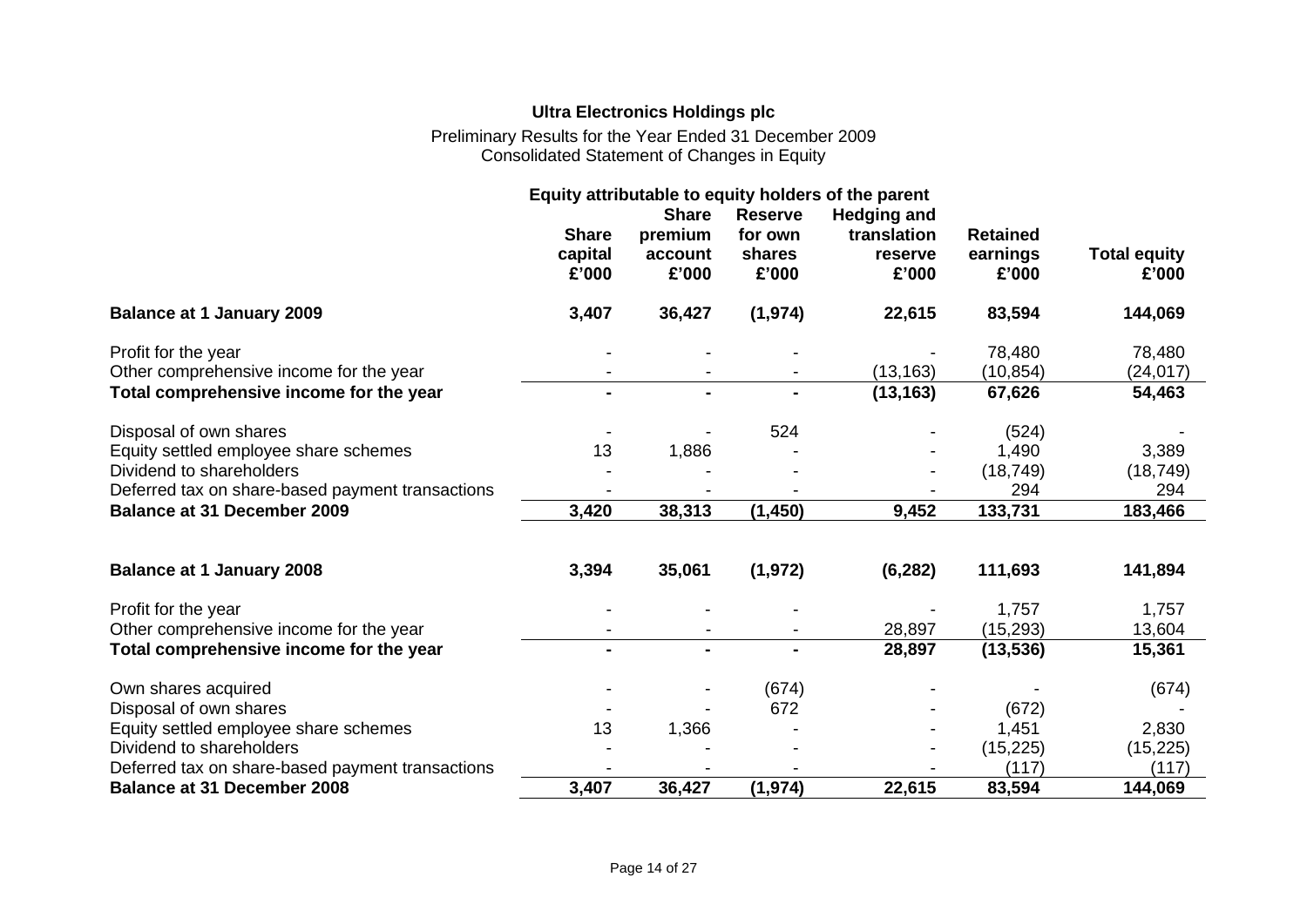# **1. Segmental analysis**

# **(a) Revenue by segment**

|                                     |                 | 2009         |           |                 | 2008     |           |
|-------------------------------------|-----------------|--------------|-----------|-----------------|----------|-----------|
|                                     | <b>External</b> | <b>Inter</b> | Total     | <b>External</b> | Inter    | Total     |
|                                     | revenue         | segment      |           | revenue         | segment  |           |
|                                     | £'000           | £'000        | £'000     | £'000           | £'000    | £'000     |
| Aircraft & Vehicle Systems          | 157,654         | 2.566        | 160,220   | 130,098         | 3.836    | 133,934   |
| Information & Power Systems         | 215,881         | 7.267        | 223,148   | 161,512         | 9.484    | 170,996   |
| <b>Tactical &amp; Sonar Systems</b> | 277,501         | 13,982       | 291,483   | 223,661         | 6.891    | 230,552   |
| Eliminations                        | ۰               | (23, 815)    | (23, 815) |                 | (20,211) | (20, 211) |
| <b>Consolidated revenue</b>         | 651,036         |              | 651,036   | 515,271         | ۰        | 515,271   |

# **(b) Profit by segment**

|                                                                                               | 2009                         |                               |                            |                |  |
|-----------------------------------------------------------------------------------------------|------------------------------|-------------------------------|----------------------------|----------------|--|
|                                                                                               | Aircraft &<br><b>Vehicle</b> | <b>Information</b><br>& Power | Tactical &<br><b>Sonar</b> |                |  |
|                                                                                               | <b>Systems</b><br>£'000      | <b>Systems</b><br>£'000       | <b>Systems</b><br>£'000    | Total<br>£'000 |  |
| <b>Headline operating profit</b><br>Amortisation of intangibles arising on                    | 20,940                       | 25,325                        | 51,065                     | 97,330         |  |
| acquisition<br>Profit on disposal of property, plant and<br>equipment net of property-related | (4, 715)                     | (10, 828)                     | (10, 760)                  | (26, 303)      |  |
| provisions                                                                                    | (1,380)                      | 7,489                         | (1, 100)                   | 5,009          |  |
| <b>Profit from operations</b>                                                                 | 14,845                       | 21,986                        | 39,205                     | 76,036         |  |
| Investment revenue                                                                            |                              |                               |                            | 56,212         |  |
| Finance costs                                                                                 |                              |                               |                            | (24,350)       |  |
| Profit before tax                                                                             |                              |                               |                            | 107,898        |  |
| Tax                                                                                           |                              |                               |                            | (29, 418)      |  |
| Profit after tax                                                                              |                              |                               |                            | 78,480         |  |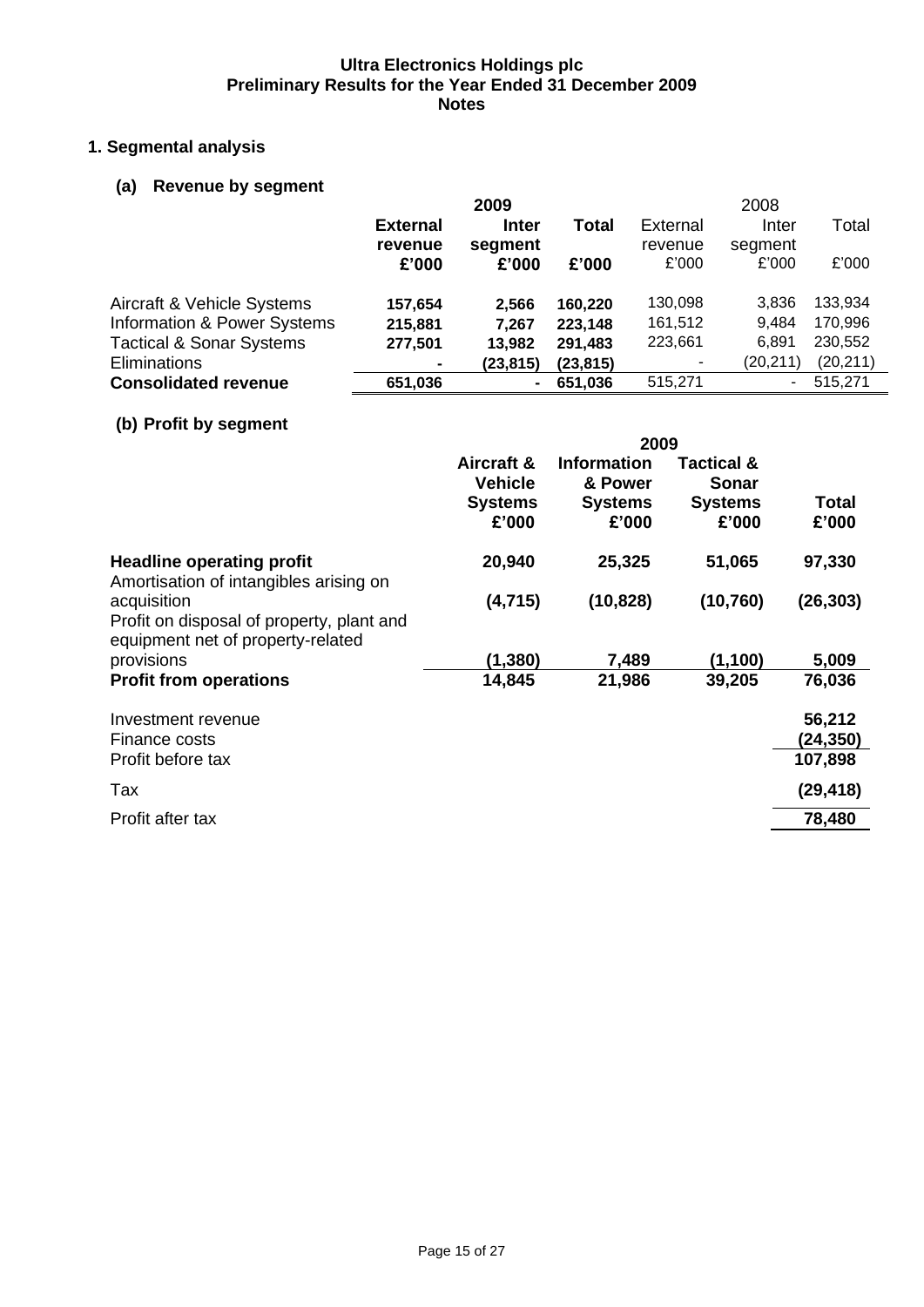## **(b) Profit by segment (continued)**

|                                                                                                             | 2008                    |                         |                         |                               |
|-------------------------------------------------------------------------------------------------------------|-------------------------|-------------------------|-------------------------|-------------------------------|
|                                                                                                             | Aircraft &<br>Vehicle   | Information<br>& Power  | Tactical &<br>Sonar     |                               |
|                                                                                                             | <b>Systems</b><br>£'000 | <b>Systems</b><br>£'000 | <b>Systems</b><br>£'000 | Total<br>£'000                |
| <b>Headline operating profit</b><br>Amortisation of intangibles arising on                                  | 19,727                  | 22,188                  | 35,176                  | 77,091                        |
| acquisition<br>Profit on disposal of property, plant and<br>equipment net of property-related<br>provisions | (2,957)                 | (3,012)                 | (7,048)                 | (13,017)                      |
| <b>Profit from operations</b>                                                                               | 16,770                  | 19,176                  | 28,128                  | 64,074                        |
| Investment revenue<br>Finance costs<br>Loss before tax                                                      |                         |                         |                         | 1,229<br>(68, 191)<br>(2,888) |
| Tax                                                                                                         |                         |                         |                         | 4,645                         |
| Profit after tax                                                                                            |                         |                         |                         | 1,757                         |

#### **(c) Capital expenditure, additions to intangibles, depreciation and amortisation**

|                                     | <b>Capital expenditure and</b><br>additions to intangibles<br>(excluding goodwill) |        | <b>Depreciation and</b><br>amortisation |        |  |  |
|-------------------------------------|------------------------------------------------------------------------------------|--------|-----------------------------------------|--------|--|--|
|                                     | 2009                                                                               | 2008   | 2009                                    | 2008   |  |  |
|                                     | £'000                                                                              | £'000  | £'000                                   | £'000  |  |  |
| Aircraft & Vehicle Systems          | 1,839                                                                              | 1,128  | 6,339                                   | 4,540  |  |  |
| Information & Power Systems         | 5,008                                                                              | 9,925  | 15,133                                  | 6,548  |  |  |
| <b>Tactical &amp; Sonar Systems</b> | 5,547                                                                              | 5,086  | 14,824                                  | 11,426 |  |  |
| Total                               | 12,394                                                                             | 16,139 | 36,296                                  | 22,514 |  |  |

The 2009 depreciation and amortisation expense includes £28,574,000 of amortisation charges (2008: £15,488,000) and £7,722,000 of property, plant and equipment depreciation charges (2008: £7,026,000).

#### **(d) Total assets by segment**

| 2009<br>£'000 | 2008<br>£'000 |
|---------------|---------------|
| 104,141       | 105,089       |
| 202,592       | 200,149       |
| 205,920       | 228,541       |
| 512,653       | 533,779       |
| 65,870        | 80,290        |
| 578,523       | 614,069       |
|               |               |

Unallocated assets represent deferred tax assets, derivatives at fair value and cash and cash equivalents.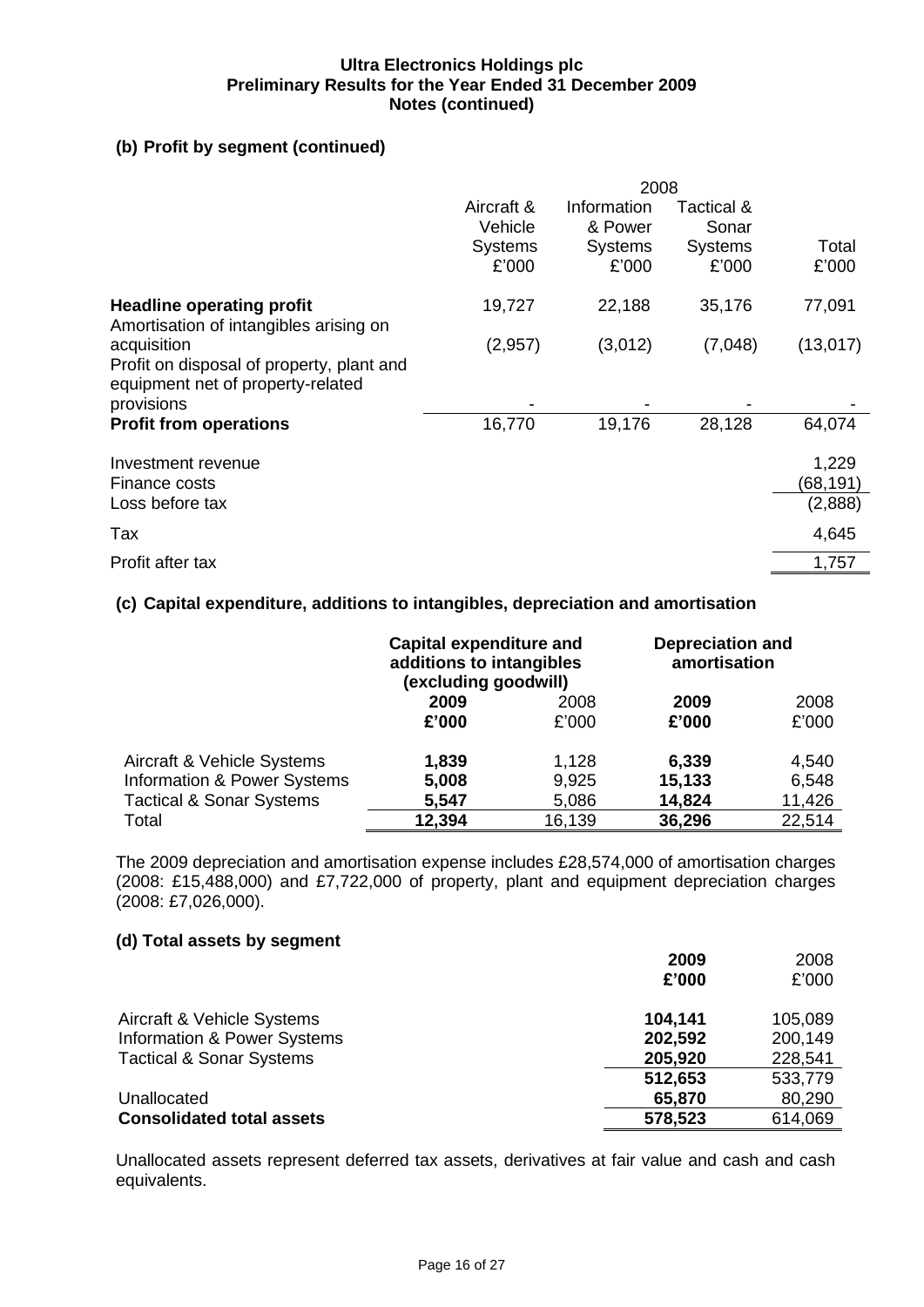#### **(e) Total liabilities by segment**

|                                       | 2009    | 2008    |
|---------------------------------------|---------|---------|
|                                       | £'000   | £'000   |
| Aircraft & Vehicle Systems            | 52,421  | 49,946  |
| Information & Power Systems           | 67,601  | 76,148  |
| <b>Tactical &amp; Sonar Systems</b>   | 90,073  | 86,361  |
|                                       | 210,095 | 212,455 |
| Unallocated                           | 184,962 | 257,545 |
| <b>Consolidated total liabilities</b> | 395,057 | 470,000 |
|                                       |         |         |

Unallocated liabilities represent derivatives at fair value, tax payables, deferred tax liabilities, retirement benefit obligations and bank loans.

# **(f) Revenue by destination**

|                           | 2009    | 2008    |
|---------------------------|---------|---------|
|                           | £'000   | £'000   |
| United Kingdom            | 173,042 | 184,845 |
| <b>Continental Europe</b> | 59,453  | 51,892  |
| Canada                    | 13,415  | 15,999  |
| <b>USA</b>                | 336,236 | 225,530 |
| <b>Rest of World</b>      | 68,890  | 37,005  |
|                           | 651,036 | 515,271 |

#### **(g) Other information (by geographic location)**

|                      | <b>Total assets</b> |         | Additions to property, plant &<br>equipment and intangible<br>assets (excluding<br>acquisitions) |        |
|----------------------|---------------------|---------|--------------------------------------------------------------------------------------------------|--------|
|                      | 2009                | 2008    | 2009                                                                                             | 2008   |
|                      | £'000               | £'000   | £'000                                                                                            | £'000  |
| United Kingdom       | 204,089             | 205,048 | 6,442                                                                                            | 10,560 |
| <b>USA</b>           | 220,413             | 265,192 | 3,519                                                                                            | 3,422  |
| Canada               | 59,447              | 42,533  | 2,330                                                                                            | 2,141  |
| <b>Rest of World</b> | 28,704              | 21,006  | 103                                                                                              | 16     |
|                      | 512,653             | 533,779 | 12,394                                                                                           | 16,139 |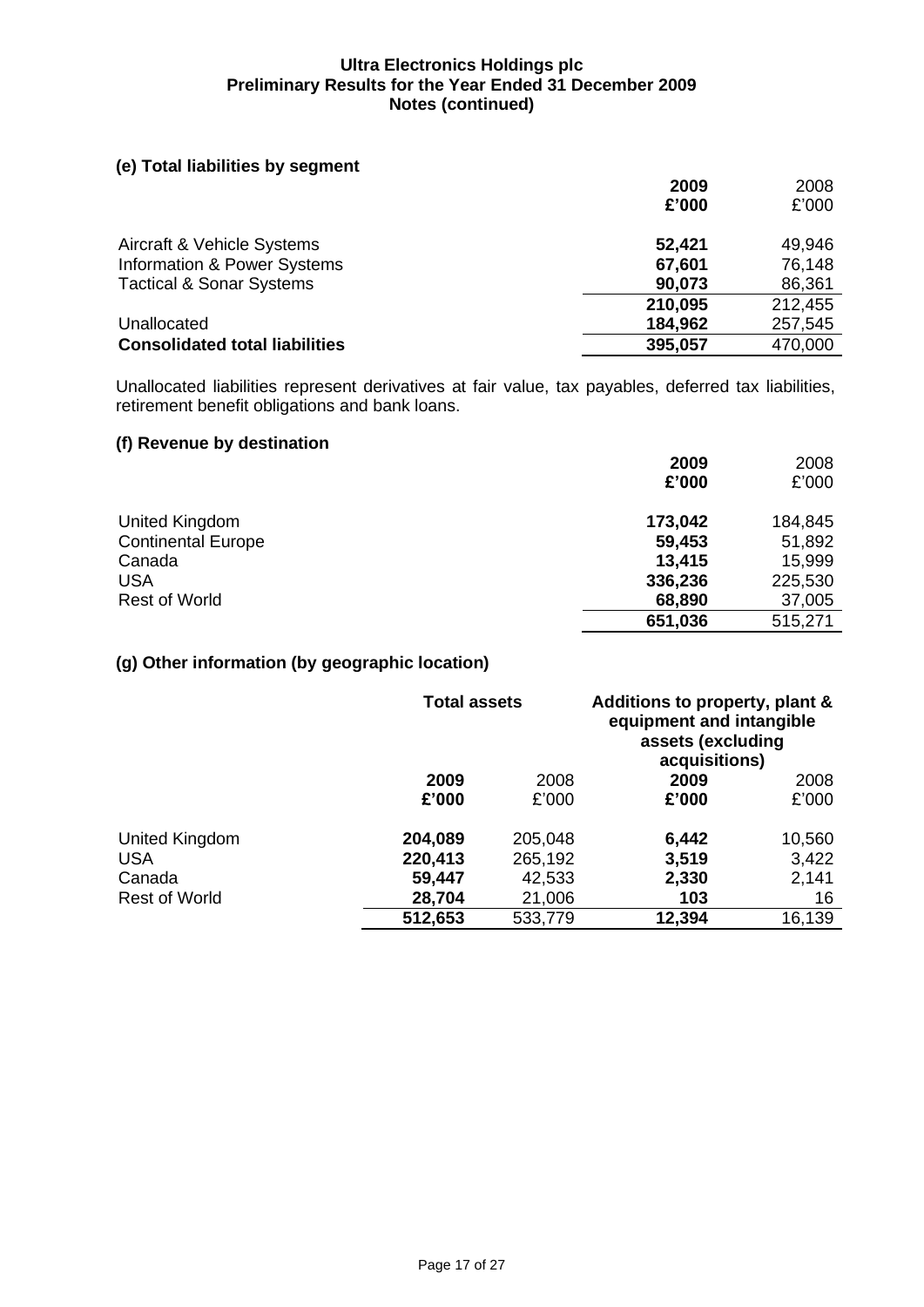#### **2. Additional performance measures**

To present the headline profitability of the Group on a consistent basis year-on-year, additional performance indicators have been used. These are calculated as follows:

|                                                                      | 2009<br>£'000 | 2008<br>£'000 |
|----------------------------------------------------------------------|---------------|---------------|
| Profit from operations                                               | 76,036        | 64,074        |
| Amortisation of intangibles arising on acquisition                   | 26,303        | 13,017        |
| Profit on disposal of property, plant and equipment net of property- |               |               |
| related provisions                                                   | (5,009)       |               |
| Headline operating profit                                            | 97,330        | 77,091        |
| Profit/(loss) before tax                                             | 107,898       | (2,888)       |
| Amortisation of intangibles arising on acquisition                   | 26,303        | 13,017        |
| (Profit)/loss on fair value movements on derivatives                 | (55,630)      | 62,069        |
| Profit on disposal of property, plant and equipment net of property- |               |               |
| related provisions                                                   | (5,009)       |               |
| Loss on closing out foreign currency hedging contracts               | 15,924        |               |
| Headline profit before tax                                           | 89,486        | 72,198        |
|                                                                      |               |               |
| Cash generated by operations                                         | 120,944       | 94,579        |
| Purchase of property, plant and equipment                            | (10, 042)     | (14, 198)     |
| Proceeds on disposal of property, plant and equipment                | 3,062         | 1,231         |
| Expenditure on product development and other intangibles             | (2, 352)      | (1, 941)      |
| Purchase of Long-Term Incentive Plan shares                          |               | (674)         |
| Operating cash flow                                                  | 111,612       | 78,997        |

Headline operating profit has been shown before the amortisation of intangible assets arising on acquisitions, which relates to acquired intellectual property, customer relationships and profit in acquired order book. To maintain a consistent presentation of financial performance over the longer term, this charge has been excluded from headline operating profit. In addition headline operating profit is stated before the profit on disposal of property, plant and equipment net of property-related provisions, which includes the net profit recognised on the disposal of the Armitage Road, Rugeley property and is after deducting a dilapidations provision relating to a number of properties that are approaching their lease expiry dates. Headline profit before tax and headline earnings per share (see note 7) are also presented before these adjustments.

IAS 39 requires the Group to 'fair value' the derivative instruments used to manage Ultra's foreign exchange exposures. This creates volatility in the valuation of the outstanding instruments as exchange rates move over time. This will have minimal impact on profit over the full term of the instruments, but can cause significant volatility on particular balance sheet dates. Following the significant exchange rate movements that occurred in the latter part of 2008, the Group reviewed its level of hedging cover for the next two years and reduced it to match the expected net inflow of US dollars. In doing so, during 2009, the Group incurred one-off costs of £15.9m associated with closing out the hedging contracts. These costs do not affect the underlying operating performance of the Group. Ultra is therefore stating headline profit before tax and headline earnings per share (see note 7) before changes in the valuation of its foreign currency derivative instruments and the costs associated with the reduction in the level of hedging cover so that the headline operating performance of the Group can be seen more clearly.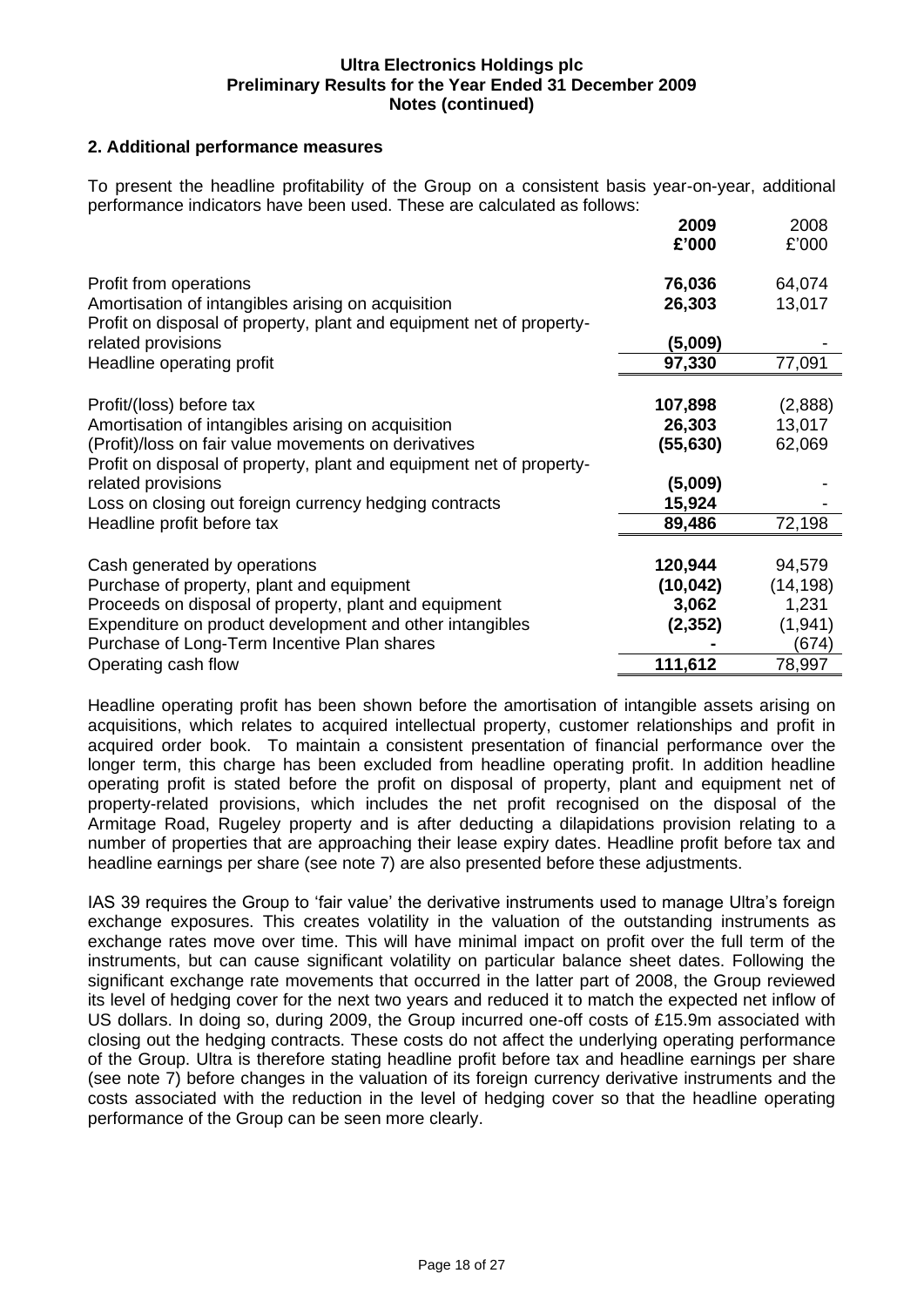The Group is cash generative and reinvests funds to support the continuing growth of the business. It seeks to use an accurate and appropriate measure of the funds generated internally while sustaining this growth. For this, Ultra uses operating cash flow, rather than cash generated by operations, as its preferred indicator of cash generated and available to cover non-operating expenses such as tax and interest payments. The Group believes that using cash generated by operations, with the exclusion of net expenditure on property, plant and equipment and outflows for capitalised product development and other intangibles, would result in an understatement of the true cash cost of sustaining a growing business.

#### **3. Investment revenue**

|                                                           | 2009<br>£'000 | 2008<br>£'000 |
|-----------------------------------------------------------|---------------|---------------|
| <b>Bank interest</b>                                      | 582           | 1,229         |
| Fair value movement on derivatives                        | 55,630        |               |
|                                                           | 56,212        | 1,229         |
| 4. Finance costs                                          |               |               |
|                                                           | 2009          | 2008          |
|                                                           | £'000         | £'000         |
| Amortisation of finance costs of debt                     | 384           | 114           |
| Interest payable on bank loans and overdrafts             | 3,389         | 4,972         |
| Interest payable on finance leases                        |               | 4             |
| Transfers to equity on cash flow hedges                   | 1,759         | 195           |
| Total borrowing costs                                     | 5,533         | 5,285         |
| Fair value movement on derivatives                        |               | 62,069        |
| Retirement benefit scheme finance cost                    | 2,893         | 837           |
| Loss on closing out foreign currency<br>hedging contracts | 15,924        |               |
|                                                           | 24,350        | 68,191        |
| <b>5. Tax</b>                                             |               |               |
|                                                           | 2009          | 2008          |
|                                                           | £'000         | £'000         |
| <b>Current tax</b>                                        |               |               |
| United Kingdom                                            | 2,840         | 10,100        |
| Overseas                                                  | 14,089        | 7,169         |
|                                                           | 16,929        | 17,269        |
| <b>Deferred tax</b>                                       |               |               |
| United Kingdom                                            | 10,621        | (12, 570)     |
| Overseas                                                  | 1,868         | (9, 344)      |
|                                                           | 12,489        | (21, 914)     |
| <b>Total</b>                                              | 29,418        | (4, 645)      |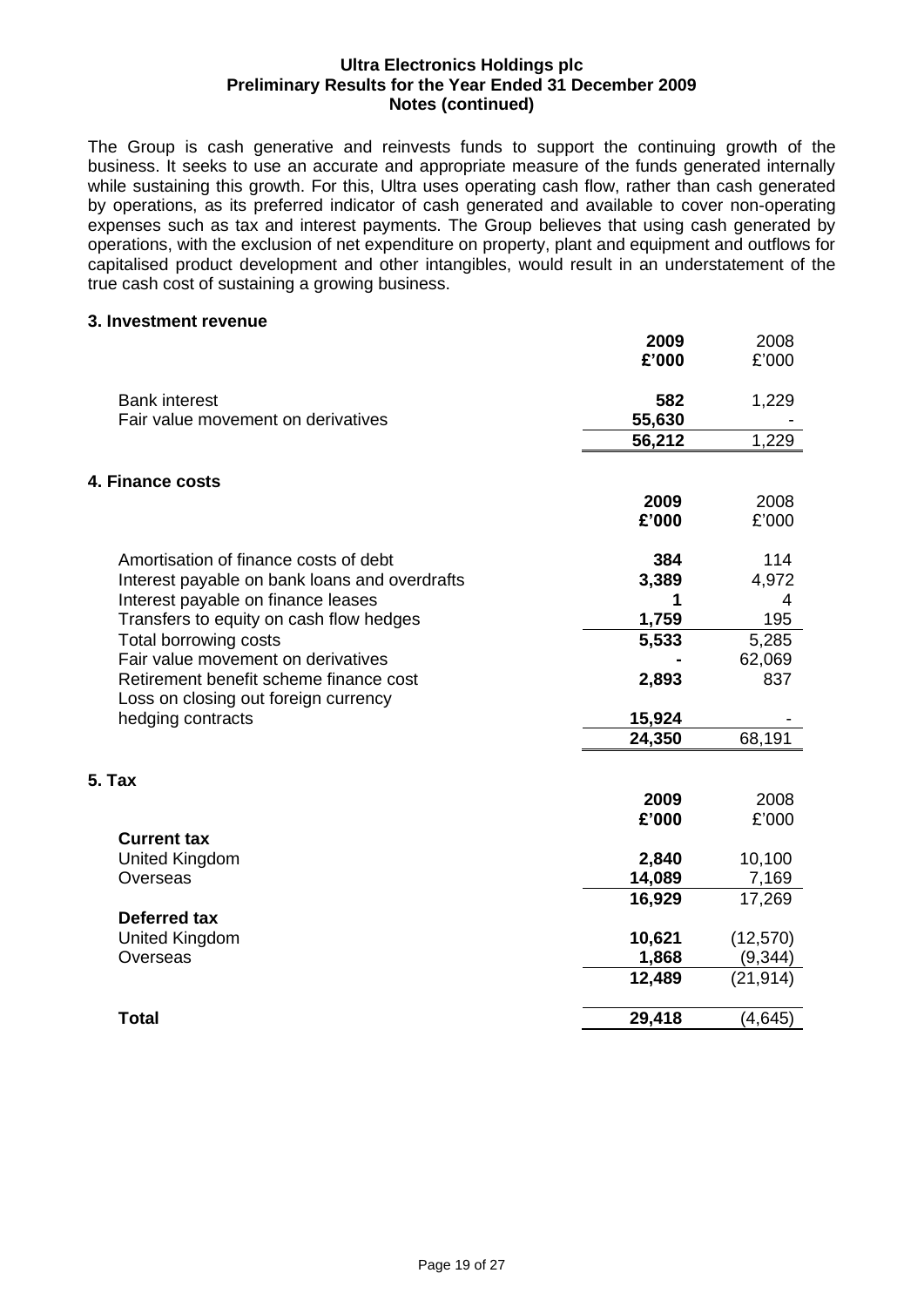### **6. Dividends**

|                                                                                        | 2009<br>£'000 | 2008<br>£'000 |
|----------------------------------------------------------------------------------------|---------------|---------------|
| Final dividend for the year ended 31 December 2008 of 18.0p<br>(2007:14.5p) per share  | 12,226        | 9,806         |
| Interim dividend for the year ended 31 December 2009 of 9.6p<br>(2008: 8.0p) per share | 6,523         | 5,419         |
|                                                                                        | 18,749        | 15,225        |
| Proposed final dividend for the year ended 31 December 2009 of                         |               |               |
| 21.6p (2008:18.0p) per share                                                           | 14,723        | 12,209        |

The 2009 proposed final dividend of 21.6p per share is proposed to be paid on 4 May 2010 to shareholders on the register at 9 April 2010. It was approved by the Board after 31 December 2009 and has not been included as a liability as at 31 December 2009.

#### **7. Earnings per share**

|                                                                                                                            | 2009                           | 2008                       |
|----------------------------------------------------------------------------------------------------------------------------|--------------------------------|----------------------------|
|                                                                                                                            | pence                          | Pence                      |
| <b>Basic headline</b><br><b>Diluted headline</b><br><b>Basic</b><br><b>Diluted</b>                                         | 96.4<br>96.2<br>115.1<br>114.8 | 80.1<br>79.7<br>2.6<br>2.6 |
| The calculation of the basic, headline and diluted earnings per share<br>is based on the following data:                   |                                |                            |
|                                                                                                                            | 2009<br>£'000                  | 2008<br>£'000              |
| <b>Earnings</b><br>Earnings for the purposes of earnings per share being profit for<br>the year from continuing operations |                                |                            |
|                                                                                                                            | 78,480                         | 1,757                      |
| <b>Headline earnings</b>                                                                                                   |                                |                            |
| Profit for the year from continuing operations                                                                             | 78,480                         | 1,757                      |
| (Profit)/loss on fair value movements on derivatives (net of tax)                                                          | (39, 415)                      | 43,927                     |
| Amortisation of intangibles arising on acquisition (net of tax)                                                            | 18,854                         | 8,781                      |
| Profit on disposal of property, plant and equipment net of property-<br>related provisions (net of tax)                    | (3,625)                        |                            |
| Loss on closing out foreign currency hedging contracts (net of tax)                                                        | 11,465                         |                            |
| Earnings for the purposes of headline earnings per share                                                                   | 65,759                         | 54,465                     |
| See note 2 for an explanation of the adjustments to earnings                                                               |                                |                            |
|                                                                                                                            | 2009                           | 2008                       |
|                                                                                                                            | <b>Number</b>                  | Number                     |
|                                                                                                                            | of shares                      | of shares                  |
| The weighted average number of shares is given below:                                                                      |                                |                            |
| Number of shares used for basic earnings per share                                                                         | 68,200,931                     | 68,007,223                 |
| Number of shares deemed to be issued at nil consideration                                                                  |                                |                            |
| following exercise of share options                                                                                        | 166,156                        | 311,743                    |
| Number of shares used for fully diluted earnings per share                                                                 | 68,367,087                     | 68,318,966                 |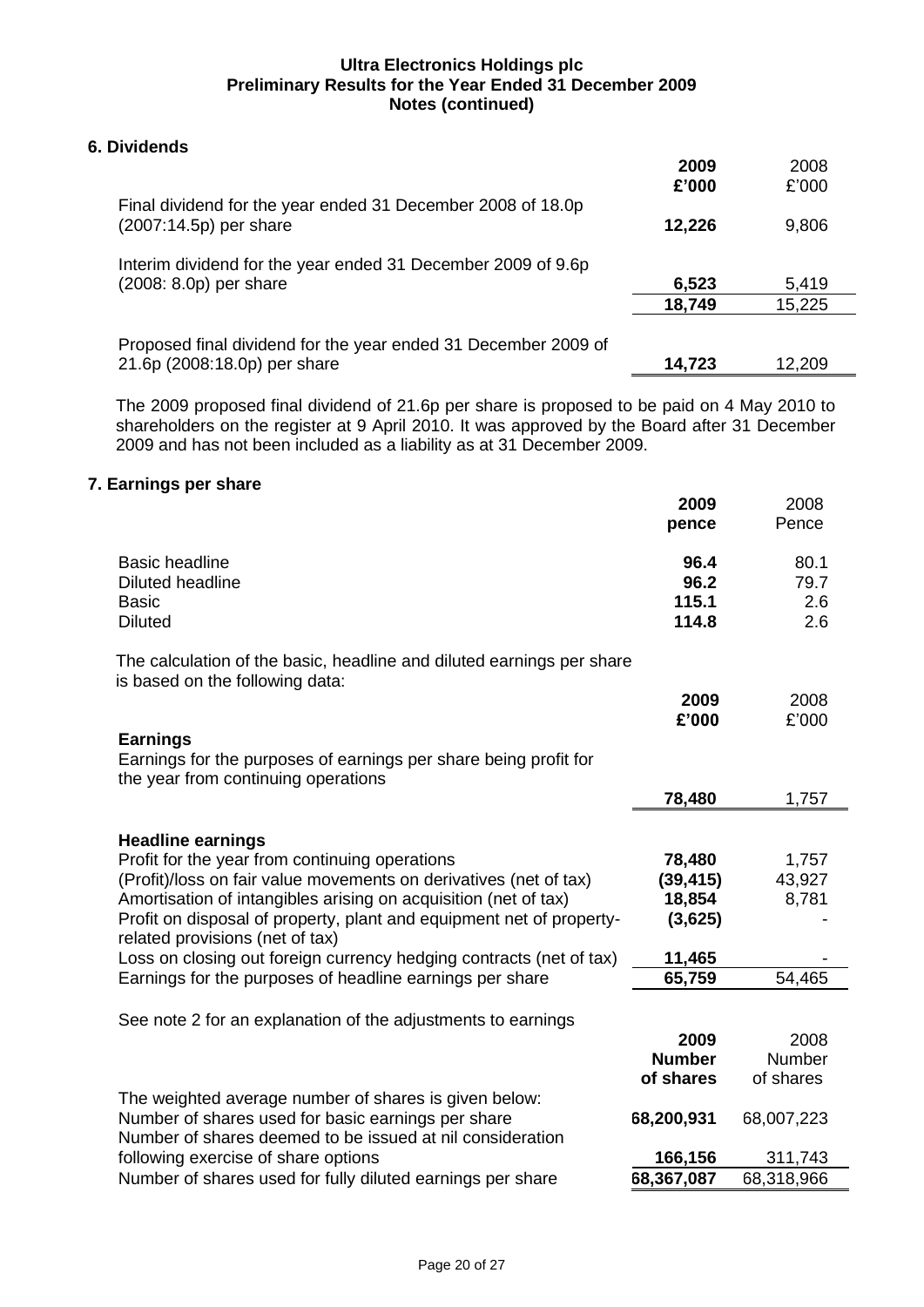| 7. Earnings per share (continued)                                |          |         |
|------------------------------------------------------------------|----------|---------|
|                                                                  | 2009     | 2008    |
|                                                                  | £'000    | £'000   |
|                                                                  |          |         |
| Headline profit before tax                                       | 89,486   | 72,198  |
| Tax rate applied for the purposes of headline earnings per share | 26.5%    | 24.6%   |
| 8. Inventories                                                   |          |         |
|                                                                  | 2009     | 2008    |
|                                                                  | £'000    | £'000   |
|                                                                  |          |         |
| Raw materials and consumables                                    | 31,022   | 32,989  |
| Work in progress                                                 | 15,765   | 15,778  |
| Finished goods and goods for resale                              | 3,825    | 4,059   |
|                                                                  | 50,612   | 52,826  |
| 9. Trade and other receivables                                   |          |         |
|                                                                  | 2009     | 2008    |
|                                                                  | £'000    | £'000   |
|                                                                  |          |         |
| Trade receivables                                                | 75,710   | 79,897  |
| Provisions against receivables                                   | (1, 112) | (1,908) |
| Net trade receivables                                            | 74,598   | 77,989  |
| Amounts due from contract customers                              | 26,594   | 27,641  |
| Other receivables                                                | 13,993   | 6,503   |
| Prepayments and accrued income                                   | 7,257    | 5,273   |
|                                                                  | 122,442  | 117,406 |
|                                                                  |          |         |
| 10. Trade and other payables                                     |          |         |
| <b>Amounts included in current liabilities</b>                   | 2009     | 2008    |
|                                                                  | £'000    | £'000   |
|                                                                  |          |         |
| Trade payables                                                   | 54,877   | 61,350  |
| Amounts due to contract customers                                | 39,105   | 32,562  |
| Other payables                                                   | 24,655   | 38,674  |
| Accruals and deferred income                                     | 50,916   | 38,573  |
|                                                                  | 169,553  | 171,159 |
|                                                                  |          |         |
| Amounts included in non-current liabilities:                     | 2009     | 2008    |
|                                                                  | £'000    | £'000   |
| Amounts due to contract customers                                | 2,467    | 4,545   |
| Other payables                                                   | 11,946   | 15,970  |
| Accruals and deferred income                                     | 3,610    | 1,349   |
|                                                                  | 18,023   | 21,864  |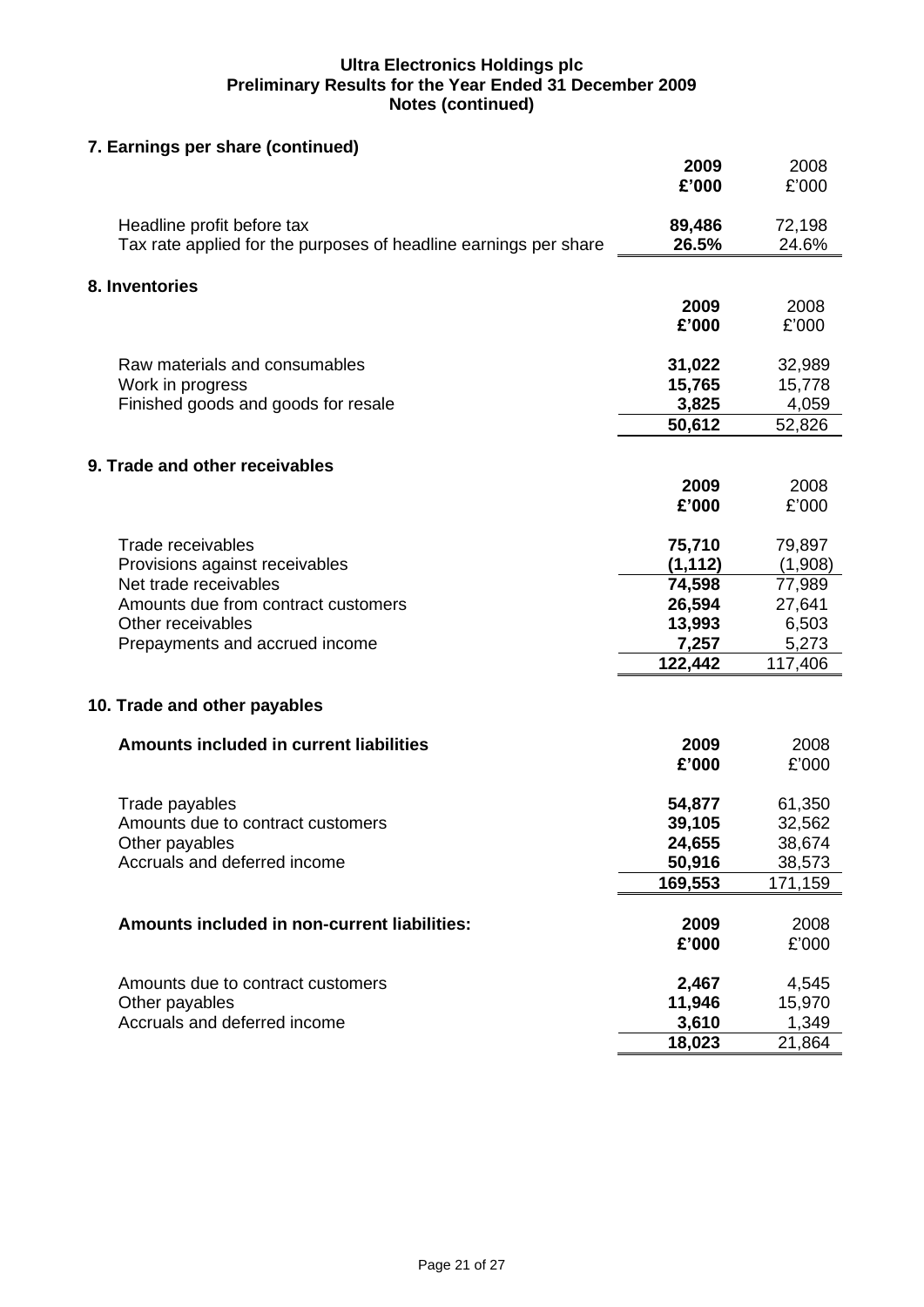## **11. Provisions**

|                                     | <b>Warranties</b><br>£'000 | <b>Contract related</b><br>provisions<br>£'000 | Total<br>£'000 |
|-------------------------------------|----------------------------|------------------------------------------------|----------------|
| At 1 January 2009                   | 9,655                      | 9,667                                          | 19,322         |
| Created                             | 1,732                      | 7,640                                          | 9,372          |
| <b>Utilised</b>                     | (3,349)                    | (2,659)                                        | (6,008)        |
| Exchange differences                | (158)                      | (14)                                           | (172)          |
| At 31 December 2009                 | 7,880                      | 14,634                                         | 22,514         |
| Included in current liabilities     | 6,822                      | 8,769                                          | 15,591         |
| Included in non-current liabilities | 1,058                      | 5,865                                          | 6,923          |
|                                     | 7,880                      | 14,634                                         | 22,514         |

#### **12. Retirement benefit schemes**

The amount included in the balance sheet arising from the Group's obligation in respect of its defined benefit retirement schemes is as follows:

|                                                               | 2009              | 2008              |
|---------------------------------------------------------------|-------------------|-------------------|
|                                                               | £'000             | £'000             |
|                                                               |                   |                   |
| Fair value of scheme assets                                   | 127,183           | 100,890           |
| Present value of scheme liabilities                           | (204, 680)        | (159, 651)        |
| Scheme deficit                                                | (77, 497)         | (58, 761)         |
| Related deferred tax asset                                    | 21,738            | 16,512            |
| <b>Net pension liability</b>                                  | (55, 759)         | (42,249)          |
|                                                               |                   |                   |
| 13. Cash flow information                                     |                   |                   |
|                                                               | 2009              | 2008              |
|                                                               | £'000             | £'000             |
| <b>Profit from operations</b>                                 | 76,036            | 64,074            |
| Adjustments for:                                              |                   |                   |
| Depreciation of property, plant and equipment                 | 7,722             | 7,026             |
| Amortisation of intangible assets                             | 28,574            | 15,488            |
| Cost of equity settled employee share schemes                 | 1,490             | 1,295             |
| Decrease in post employment benefit obligation                | (863)             | (91)              |
| Profit on disposal of property, plant and equipment, net of   | (4, 977)          | (682)             |
| property related provisions                                   |                   |                   |
| Loss on revaluation of assets transferred to held for sale    | 35                | 270               |
| Disposal of asset held for sale                               | 726               |                   |
| Increase in provisions                                        | 337               | 2,526             |
| Operating cash flow before movements in working capital       | 109,080           | 89,906            |
|                                                               |                   |                   |
| Decrease/(increase) in inventories<br>Increase in receivables | 31<br>(2, 481)    | (226)<br>(13,964) |
|                                                               |                   |                   |
| Increase in payables<br>Cash generated by operations          | 14,314<br>120,944 | 18,863<br>94,579  |
|                                                               |                   |                   |
| Income taxes paid                                             | (13, 529)         | (20, 502)         |
| Interest paid                                                 | (5, 359)          | (4, 975)          |
| Net cash from operating activities                            | 102,056           | 69,102            |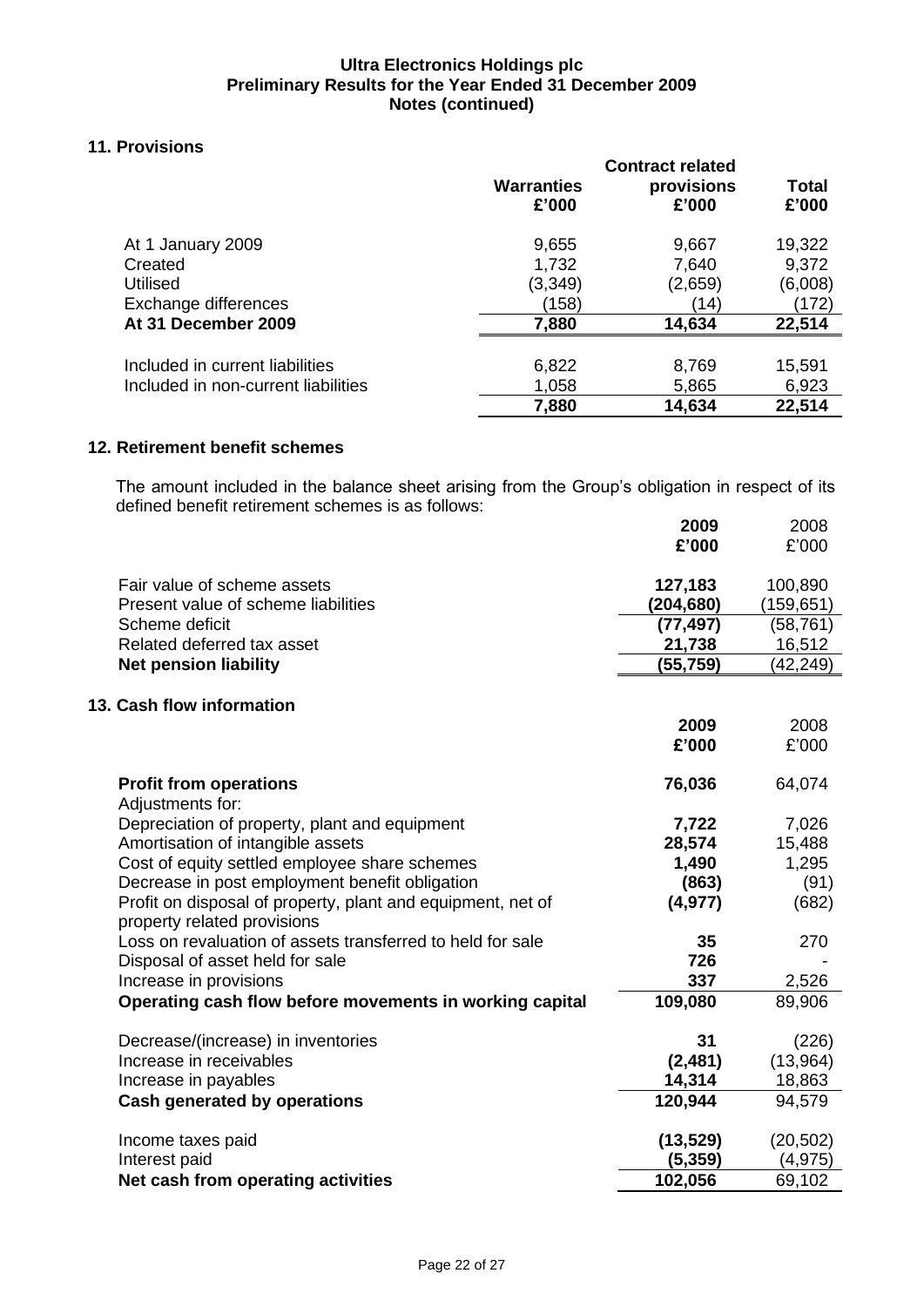#### **13. Cash flow information (continued)**

#### **Reconciliation of net movement in cash and cash equivalents to movements in net debt**

|                                                                               | 2009      | 2008       |
|-------------------------------------------------------------------------------|-----------|------------|
|                                                                               | £'000     | £'000      |
| Net increase in cash and cash equivalents                                     | 619       | 10,139     |
| Cash outflow/(inflow) from decrease/(increase) in debt and finance<br>leasing | 29,155    | (48, 624)  |
| Change in net debt arising from cash flows                                    | 29,774    | (38, 485)  |
| Loan syndication costs                                                        |           | 527        |
| Amortisation of finance costs of debt                                         | (310)     | (114)      |
| <b>Translation differences</b>                                                | 5,790     | (11,624)   |
| Movement in net debt in the year                                              | 35,254    | (49,696)   |
| Net debt at start of year                                                     | (63,939)  | (14, 243)  |
| Net debt at end of year                                                       | (28,685)  | (63,939)   |
|                                                                               |           |            |
| Net debt comprised the following:                                             |           |            |
|                                                                               | 2009      | 2008       |
|                                                                               | £'000     | £'000      |
| Cash and cash equivalents                                                     | 41,809    | 43,385     |
| <b>Bank loans</b>                                                             | (70, 489) | (107, 214) |
| Obligations under finance leases included in current liabilities              | (5)       | (105)      |
| Obligations under finance leases included in non-current liabilities          |           | (5)        |
|                                                                               | (28,685)  | (63,939)   |

Cash and cash equivalents comprise cash at bank and other short-term highly liquid investments with a maturity of three months or less.

#### **14. Post balance sheet events**

On 5 February 2010 the Group renewed its £120m banking facility which is provided by a small syndicate led by the Royal Bank of Scotland. This renewed facility provides revolving credit over a three and a half year period and is denominated in Sterling, Australian dollars, Canadian dollars, Euros or US dollars and is used for balance sheet and operational needs. The facility is provided in equal proportions by the Royal Bank of Scotland, Bank of America, Barclays, Lloyds TSB and Santander. This facility is in addition to the groups existing £80m Revolving Credit Facility and a £10m overdraft facility for funding short-term working capital requirements.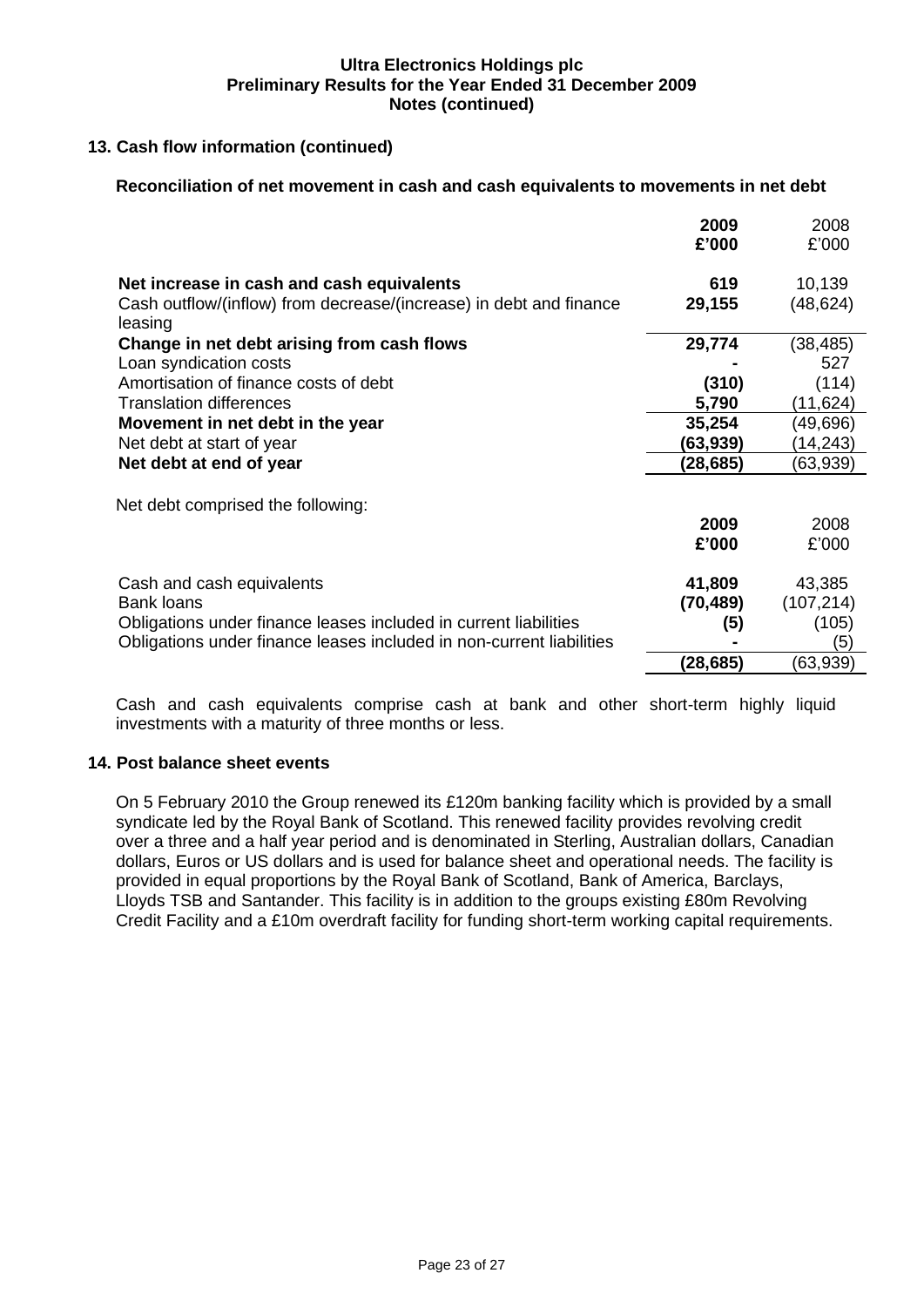#### **15. Acquisitions**

#### **Tisys SA**

On 20 May 2009, the Group acquired the entire share capital of Tisys SA, a Company based in Annecy, France for a cash consideration including costs of £5.2m. The aggregate net assets acquired and their provisional fair values based on the Directors' initial assessment of net realisable value together with details of the purchase consideration were as follows:

|                                                        | <b>Book value</b><br>£'000 | <b>Revaluations</b><br>£'000 | <b>Fair value</b><br>£'000 |
|--------------------------------------------------------|----------------------------|------------------------------|----------------------------|
| Intangible assets                                      | 32                         | 1,866                        | 1,898                      |
| Property, plant and equipment                          | 21                         |                              | 21                         |
| Net cash                                               | 843                        |                              | 843                        |
| Inventories                                            | 77                         | -                            | 77                         |
| <b>Receivables</b>                                     | 1,670                      |                              | 1,670                      |
| Payables                                               | (1,488)                    | (723)                        | (2, 211)                   |
| Net assets acquired                                    | 1,155                      | 1,143                        | 2,298                      |
| Goodwill arising on acquisition                        |                            |                              | 2,861                      |
| Purchase consideration,<br>including acquisition costs |                            |                              | 5,159                      |

The profit contribution from Tisys was approximately £0.2m in the period from date of acquisition to 31 December 2009, before a charge of £0.5m relating to the amortisation of intangibles arising on acquisition. The goodwill arising on the acquisition is attributable to the value of synergies arising from the acquisition, the acquiree's assembled workforce and anticipated future profits from access to new markets.

#### **Avalon Systems Pty Ltd**

On 7 July 2009, the Group acquired the entire share capital of Avalon Systems Pty Ltd, a Company based in Adelaide, Australia for a cash consideration including costs of £8.3m. The aggregate net assets acquired and their provisional fair values based on the Director's initial assessment of net realisable value together with details of the purchase consideration were as follows:

|                                                        | <b>Book value</b><br>£'000 | <b>Revaluations</b><br>£'000 | <b>Fair value</b><br>£'000 |
|--------------------------------------------------------|----------------------------|------------------------------|----------------------------|
| Intangible assets                                      |                            | 4,261                        | 4,261                      |
| Property, plant and equipment                          | 790                        |                              | 790                        |
| <b>Receivables</b>                                     | 1,800                      | $\overline{\phantom{0}}$     | 1,800                      |
| Payables                                               | (829)                      | (1,278)                      | (2, 107)                   |
| Net assets acquired                                    | 1,761                      | 2,983                        | 4,744                      |
| Goodwill arising on acquisition                        |                            |                              | 3,543                      |
| Purchase consideration,<br>including acquisition costs |                            |                              | 8,287                      |

The profit contribution from Avalon was approximately £0.9m in the period from date of acquisition to 31 December 2009, before a charge of £0.8m relating to the amortisation of intangibles arising on acquisition. The goodwill arising on the acquisition is attributable to the value of synergies arising from the acquisition, the acquiree's assembled workforce and anticipated future profits arising from access to new markets.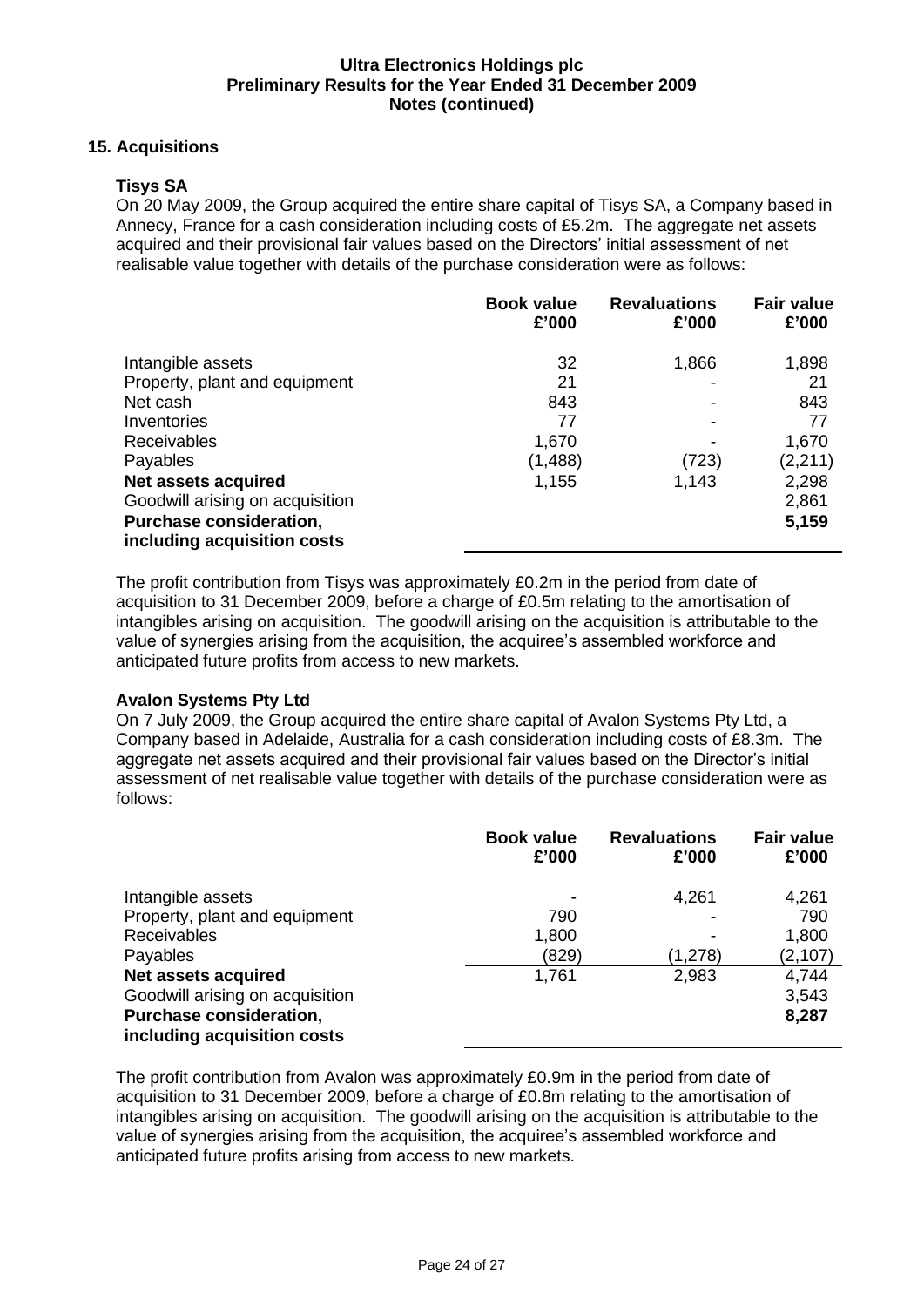#### **15. Acquisitions (continued)**

#### **Scytale Inc**

On 16 October 2009, the Group acquired the entire share capital of Scytale Inc, a company based in Baltimore, Maryland, USA for an initial cash consideration including costs of £3.3m. The aggregate net assets acquired and their provisional fair values based on the Director's initial assessment of net realisable value together with details of the purchase consideration were as follows:

|                                                                                                                         | <b>Book value</b><br>£'000 | <b>Revaluations</b><br>£'000 | <b>Fair value</b><br>£'000 |
|-------------------------------------------------------------------------------------------------------------------------|----------------------------|------------------------------|----------------------------|
| Intangible assets<br>Property, plant and equipment<br>Inventories<br><b>Receivables</b>                                 | 133<br>85<br>535           | 2,015                        | 2,015<br>133<br>85<br>535  |
| Payables                                                                                                                | (305)                      | (814)                        | (1, 119)                   |
| <b>Net assets acquired</b><br>Goodwill arising on acquisition<br>Purchase consideration,<br>including acquisition costs | 448                        | 1,201                        | 1,649<br>3,239<br>4,888    |
| Total consideration<br>Less deferred consideration<br>Cash consideration                                                |                            |                              | 4,888<br>(1,606)<br>3,282  |

The profit contribution from Scytale was approximately £0.1m in the period from date of acquisition to 31 December 2009. The goodwill arising on the acquisition is attributable to the value of synergies arising from the acquisition, the acquiree's assembled workforce and anticipated future profits arising from access to new markets.

#### **Xerion Systems Inc.**

On 7 August 2009, the Group acquired the trade and assets of Xerion Systems Inc for a cash consideration of £0.5m including costs. Goodwill arising on the acquisition amounted to £0.7m. The profit contribution from Xerion in the period was not significant.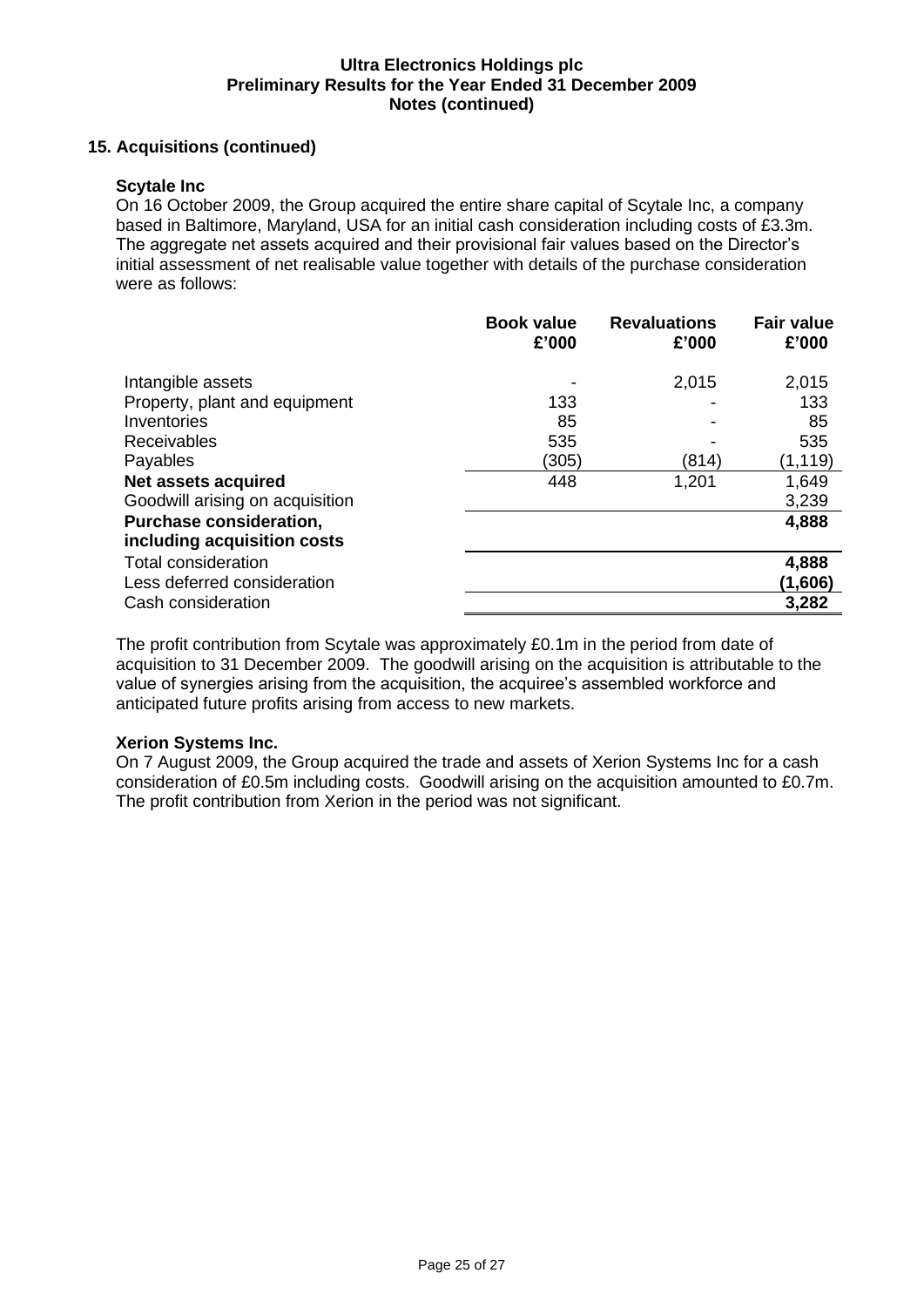#### **16. Five year review**

|                                                                                       | 2005<br>£m     | 2006<br>£m     | 2007<br>£m     | 2008<br>£m     | 2009<br>£m     |
|---------------------------------------------------------------------------------------|----------------|----------------|----------------|----------------|----------------|
| <b>Revenue</b><br>Aircraft & Vehicle Systems<br>Information & Power Systems           | 84.4<br>117.3  | 93.9<br>120.5  | 100.0<br>126.6 | 130.1<br>161.5 | 157.6<br>215.9 |
| <b>Tactical &amp; Sonar Systems</b><br><b>Total revenue</b>                           | 140.7<br>342.4 | 162.6<br>377.0 | 186.3<br>412.9 | 223.7<br>515.3 | 277.5<br>651.0 |
| Headline operating profit <sup>(1)</sup>                                              |                |                |                |                |                |
| Aircraft & Vehicle Systems<br><b>Information &amp; Power Systems</b>                  | 15.9<br>18.1   | 13.2<br>19.3   | 16.1<br>19.6   | 19.7<br>22.2   | 20.9<br>25.3   |
| <b>Tactical &amp; Sonar Systems</b><br>Total headline operating profit <sup>(1)</sup> | 17.1<br>51.1   | 25.0<br>57.5   | 27.2<br>62.9   | 35.2<br>77.1   | 51.1<br>97.3   |
| Margin $(1)$                                                                          | 14.9%          | 15.3%          | 15.2%          | 15.0%          | 15.0%          |
| Profit/(loss) before tax<br>Profit after tax                                          | 40.7<br>29.4   | 55.0<br>39.6   | 56.6<br>41.2   | (2.9)<br>1.8   | 107.9<br>78.5  |
| Operating cash flow $(2)$<br>Free cash before dividends,                              | 53.8           | 56.5           | 52.2           | 79.0           | 111.6          |
| acquisitions and financing $(3)$<br>Net debt at year-end <sup>(4)</sup>               | 38.1<br>34.3   | 40.9<br>7.2    | 36.3<br>14.2   | 54.7<br>63.9   | 93.3<br>28.7   |
| Headline earnings per share $(p)^{(5)}$                                               | 50.7           | 58.4           | 65.4           | 80.1           | 96.4           |
| Dividends per share (p)                                                               | 15.9           | 18.5           | 21.2           | 26.0           | 31.2           |
| Average employee numbers                                                              | 2,880          | 2,989          | 3,054          | 3,582          | 3,961          |

#### **Notes:**

- 1. Before amortisation of intangibles arising on acquisition and profit on disposal of property, plant and equipment net of property-related provisions.
- 2. Cash generated by operations, less net capital expenditure, R&D and LTIP share purchases.
- 3. Free cash flow before dividends, acquisitions and financing has been adjusted to include the purchase of Long-Term Incentive Plan shares, which are included in financing activities.
- 4. Bank overdrafts and loans less cash and cash equivalents.
- 5. Before amortisation of intangibles arising on acquisition, fair value movement on derivatives, profit on disposal of property, plant and equipment net of property-related provisions and loss on closing out foreign currency hedging contracts.
- **17**. The financial information set out above is based on the Company's financial statements for the years ended 31 December 2009 and 31 December 2008 which are prepared in accordance with IFRS as adopted by the EU. Statutory accounts for 2008 have been delivered to the Registrar of Companies and those for 2009 will be delivered following the Company's annual general meeting. The auditors have reported on those accounts; their reports were unqualified and did not draw attention to any matters by way of emphasis without qualifying their report. The report on the 31 December 2009 financial statements did not contain statements under